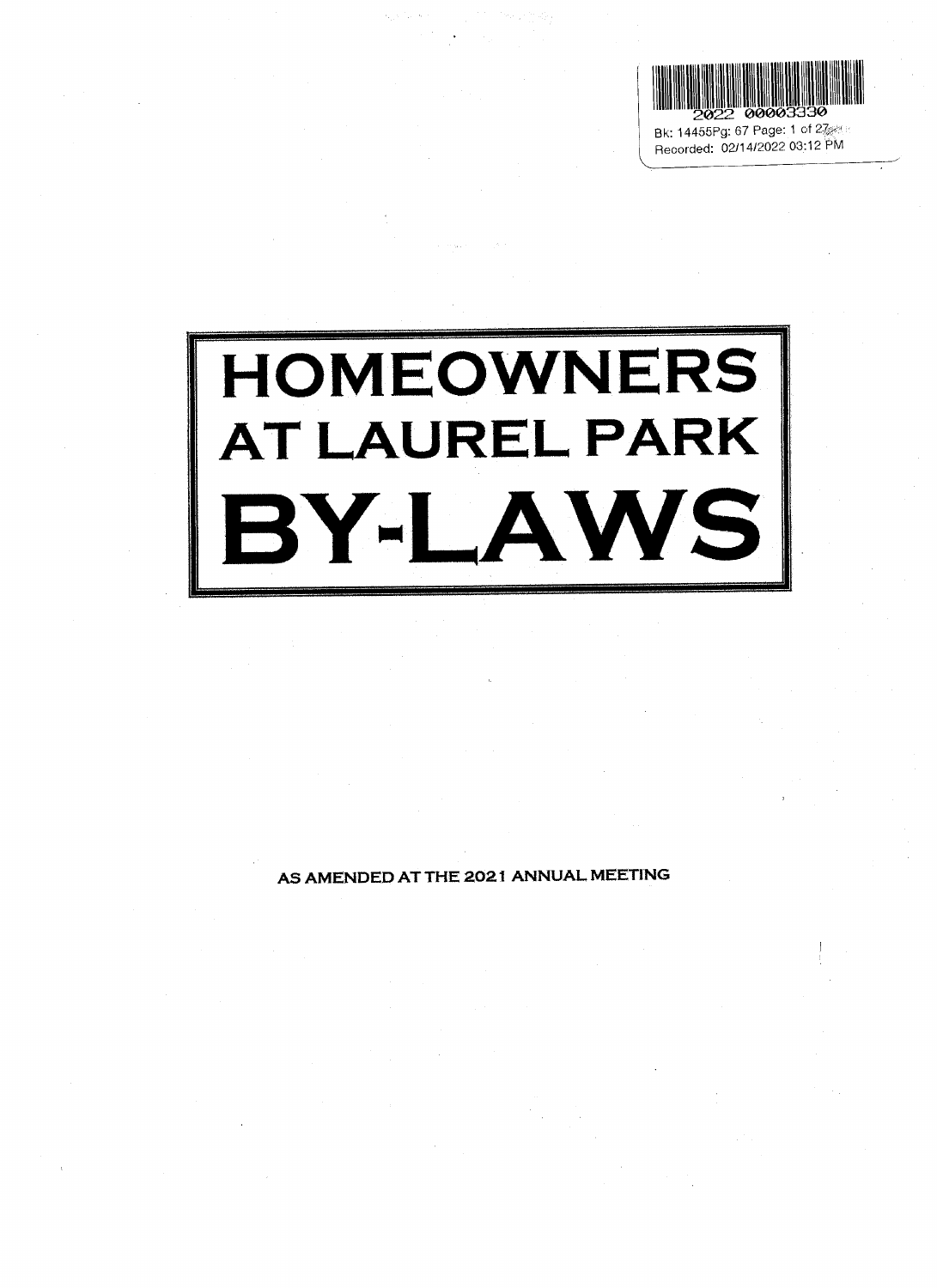Pursuant to the Powers of the Unit Owners and Members of THE HOMEOWNERS AT LAUREL PARK CONDOMINIUM TRUST all as set forth in the Declaration of Trust made the 7th day of May, 1986, which Trust is recorded in the Hampshire County Registry of Deeds, in Book 2719, Page 246, WE, Thom Herman, President, and Seth Wilpan, Clerk, hereby attest that the following is a true copy of the HOMEOWNERS AT LAUREL PARK CONDOMINIUM TRUST as AMENDED.

# **ARTICLE I The Trust, Its Purpose, By-Laws and Name**

# **Section 1.1 Names**

The name of this organization shall be "THE HOMEOWNERS AT LAUREL PARK CONDOMINIUM TRUST". The principal office of the Trust shall be located in the City of Northampton, Massachusetts, at Laurel Park.

# **Section 1.2 Declarations of Trust and Purpose**

The Trustees hereby declare that they hold all of the rights and power in and with respect to the common areas and facilities of the Condominium established by the Master Deed, as hereinafter defined and such rights and powers that are by virtue of provisions of Chapter 183A of the Massachusetts General Laws conferred upon or exercisable by the organization of Unit Owners of said Condominium. This Trust is the organization of the Unit Owners established pursuant to the provisions of Section 10 of said Chapter 183A for the purposes therein set forth. The Trust created by this Declaration of Trust is hereinafter referred to as the "Trust" or the "Association."

# **Section 1.3 Trust Relationships**

It is hereby expressly declared that the Trust is not intended to be, shall not be deemed to be, and shall not be treated as, a general partnership, limited partnership, joint venture, corporation or joint stock company and that the Unit Owners are the Beneficiaries of the Trust, and not partners or associates and are not in any other relation whatever between themselves with respect to the Trust Estate, and hold no relation to the Trustees other than as Beneficiaries, with only such rights and liabilities as are conferred upon them as such Beneficiaries hereunder and under and pursuant to The provisions of said Chapter 183A.

# **Section 1.4 Name of Trust**

The name of the Trust shall be THE HOMEOWNERS AT LAUREL PARK CONDOMINIUM TRUST and under that name, so far as legal, convenient and practicable, all business shall be carried on by the Trustees and all instruments shall be executed by the Trustees. Said name and the word "Trust" whenever used in this Declaration of Trust, except where the context otherwise requires, shall refer to the Trustees in their capacity as Trustees, and not individually or personally, and shall not refer to the agents or employees of the Trust or to the Unit Owners. The word "Association" when used in this document shall mean THE HOMEOWNERS AT LAUREL PARK CONDOMINIUM TRUST.

## **Section 1.5 Rules and Regulations**

The Rules and Regulations of THE HOMEOWNERS AT LAUREL PARK CONDOMINIUM TRUST shall be set forth in this document which shall consist of the Declaration of Trust, By-Laws, Property Rules, Courtesy Rules, and Orientation Procedure and this document shall be referred to as the "Rules and Regulations."

# **Section 1.6 Membership**

Members of the Trust shall be the Beneficiaries of the Trust who consist of the Unit Owners at LAUREL PARK. Unit Owners automatically become members of the Trust upon purchase of their Unit. Membership automatically terminates upon sale of the Unit. An officer of the Association must be a member.

# **Section 1.7 Conveyance of Real Estate**

The Trust may sell, transfer, and convey any of its real estate only if the Executive Committee shall certify the real estate is no longer needed for Trust purposes, and the members of the Trust vote to do so by vote with a TWO-THIRDS (2/3) majority of members present and voting at an Annual Meeting of the Trust. For purposes of this Section any deed shall be deemed properly executed if signed and acknowledged by both the President and Finance Officer who are then in office.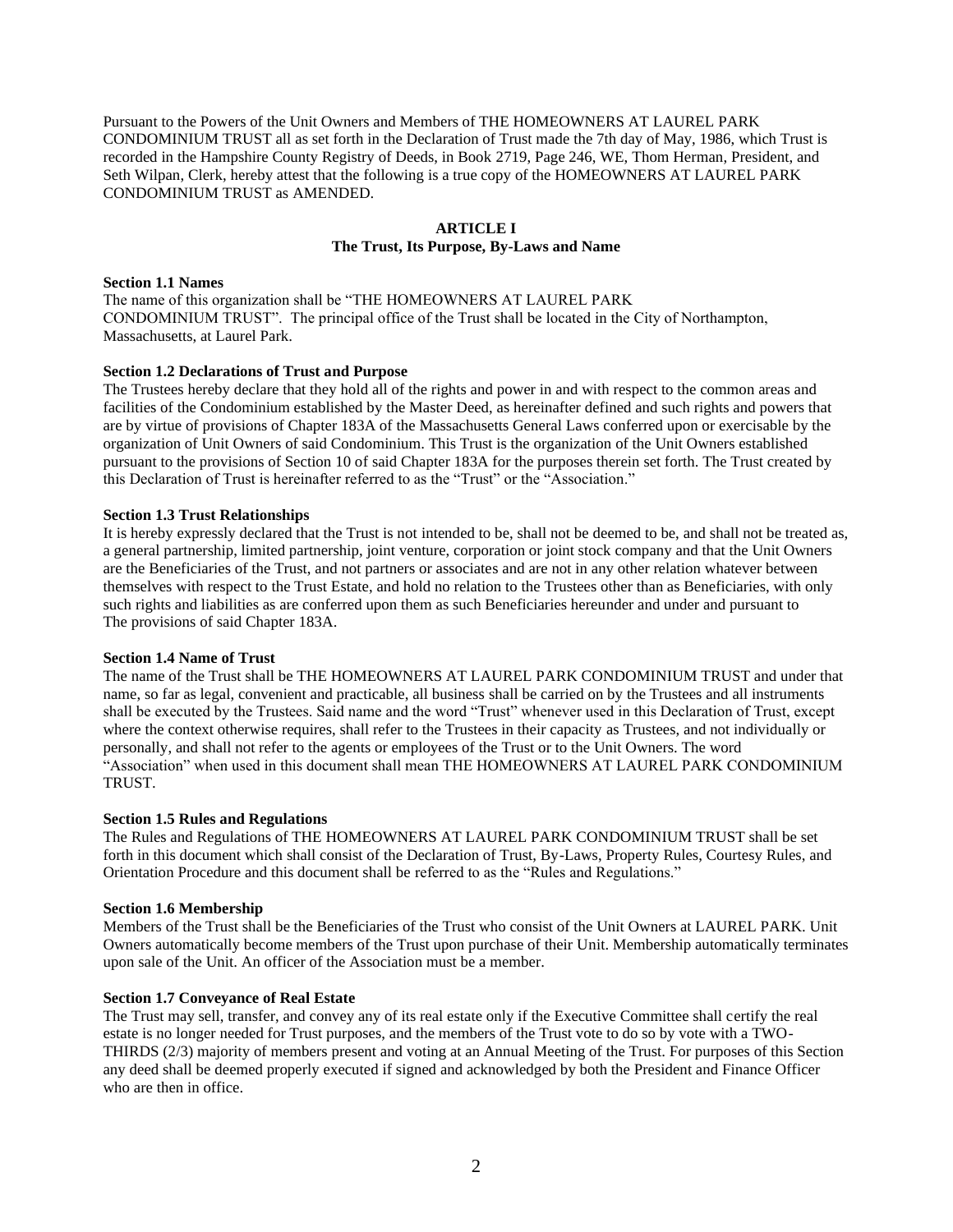## **Section 1.8 Amendments**

This document may be altered or repealed by the following procedure: The proposed change in the Rules and Regulations must be submitted in writing to all members of the Trust at least SEVEN (7) DAYS prior to a duly called Regular or Special Meeting of all members. Amendments shall be presented at said meeting and, after ample opportunity for discussion, the proposed Amendments will be brought for vote at the next Annual Meeting of the Trust. The proposed Amendment shall be adopted only if approved by a TWO-THIRD (2/3) VOTE of the members present at the Annual Meeting. (Amended @ 1998 Annual Meeting)

**Section 1.8.1** (Deleted @ 2004 Annual Meeting)

# **Section 1.9 Single Family Dwelling**

Each unit, with the exception of Building #1, shall be used as a Single-Family Dwelling occupied by a group of individuals living as a single housekeeping unit. No unit may contain an apartment, which is defined as an independent living area within a house equipped with all facilities necessary to preclude sharing living space with the rest of the house. (Added @ 2013 Annual Meeting; Amended @ 2015 Annual Meeting)

## **ARTICLE II**

It is the policy of THE HOMEOWNERS AT LAUREL PARK CONDOMINIUM TRUST that the Units are to be purchased as personal residences of the Owners. In accordance with this policy no person may either directly or indirectly own more than TWO (2) UNITS. Record title of Units may be held only in the name of this Trust, individuals, family trusts, any mortgage institutions by the right of foreclosure, and by the LAUREL PARK ASSOCIATION. THE LAUREL PARK ASSOCIATION shall be allowed to use Units for religious purposes. THE LAUREL PARK ASSOCIATION, a religious Corporation organized under M.G.L. c. 180, shall have a permanent easement for the use of Unit No. 20 as a chapel only. Such easement shall entitle said LAUREL PARK ASSOCIATION to the use only of said Unit and shall not entitle the LAUREL PARK ASSOCIATION to vote in THE HOMEOWNERS AT LAUREL PARK CONDOMINIUM TRUST. Nor shall the LAUREL PARK ASSOCIATION be subject to service fees or Common Charges on account of this right to use Unit No. 20. Nothing in this clause shall limit the right of the LAUREL PARK ASSOCIATION to own TWO (2) UNITS in addition to Unit No. 20 for religious purposes as provided in this Declaration of Trust.

## **Section 2.1 No Severance of Ownership**

No Unit Owner shall execute any deed, mortgage, or other instrument conveying or mortgaging title to his/her Unit without including therein the Appurtenant Interests as hereinafter defined; it is the intention hereof to prevent any severance of such combined Ownership. Any such deed, mortgage, or other instrument purporting to affect one or more of such interests, without including all such interests, shall be deemed and taken to include the interest or interests so omitted, even though the latter shall not be expressly mentioned or described therein. No part of the Appurtenant Interests of any Unit may be sold, transferred, or otherwise disposed of, except as part of a sale, Transfer, or other disposition of the Unit to which such interests are appurtenant, or as part of a sale, transfer, or other disposition of such part of the Appurtenant Interest of all Units.

"Appurtenant Interests", as used herein, shall include:

- A. The undivided interest of a Unit Owner in the Common areas and facilities; and
- B. The interest of such Unit Owner in any other assets of this Trust.

#### **Section 2.2 Sale of Units**

Sale of Units shall be subject to the orientation procedure set forth in Section 11.9.

## **Section 2.3 Payment of Assessments**

No Unit Owner shall convey, mortgage, pledge, hypothecate, sell, rent, or lease his Unit unless and until he/she shall have paid in full to the Trustees all unpaid Common Charges theretofore assessed by the Trustees against his/her Unit and until he/she shall have satisfied all unpaid liens against such Unit. (Amended @ 2010 Annual Meeting)

## **Section 2.4 Tenants**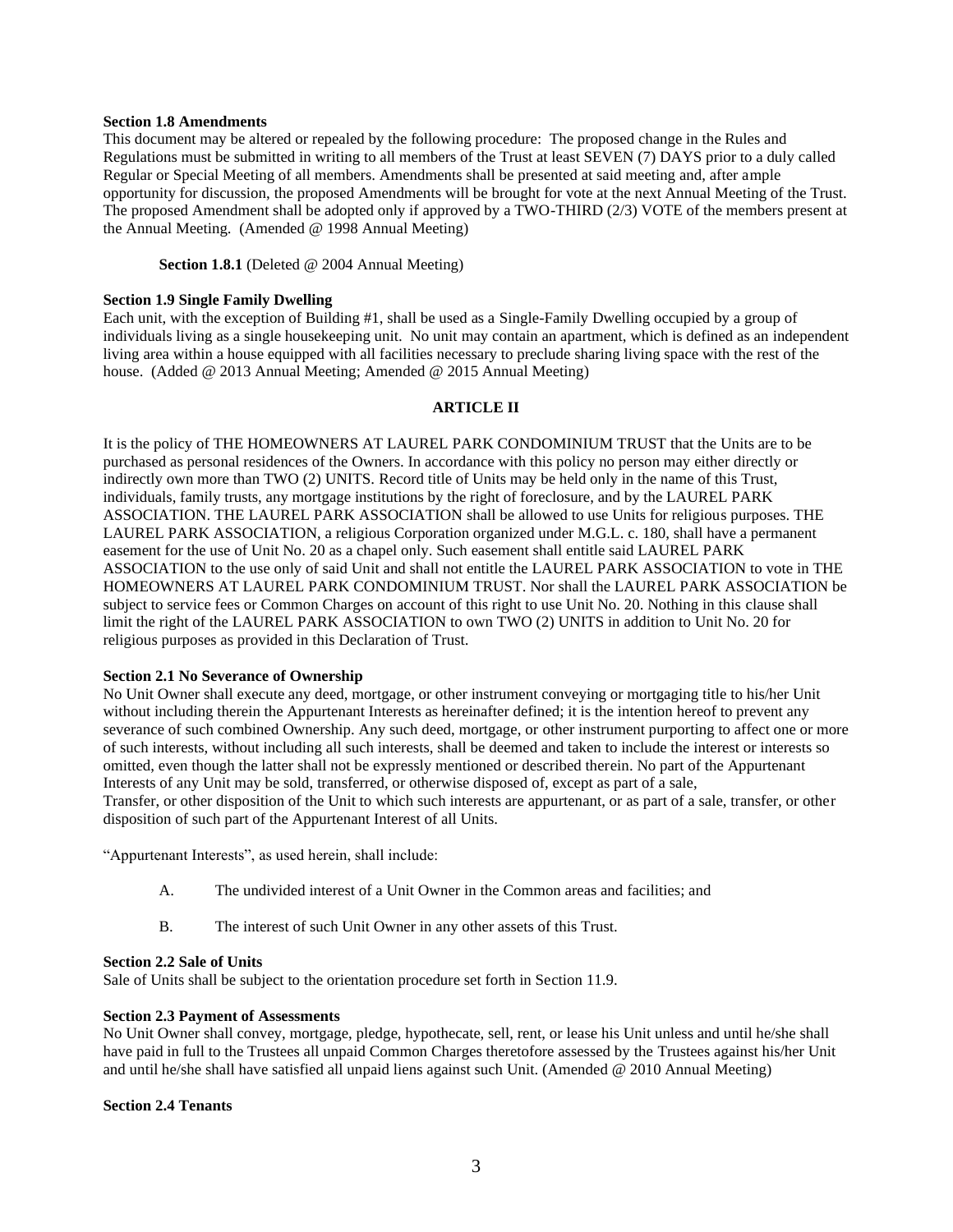Any Unit Owner may lease, or rent, his/her Unit, subject to Section 11.5 of this Document and Section 9 of the Master Deed of the HOMEOWNERS AT LAUREL PARK CONDOMINIUM TRUST. (Amended @ 1992, 1998 Annual Meeting)

#### **Section 2.4.1 (Deleted @ 1998 Annual Meeting)**

#### **Section 2.4.2 (Deleted @ 1998 Annual Meeting)**

#### **Section 2.5 Non-Discrimination**

Notwithstanding anything to the contrary herein, no part of this Trust or By-Laws or the Rules and Regulations now or hereafter adopted or promulgated shall ever be deemed to prevent, restrict, discourage, or hinder in fact, in any manner whatsoever the alienation, conveyance, mortgage, purchase, sale, rental, lease, license, use, or occupancy of Units or any negotiations in connection therewith because of race, religion, creed, color, national origin, sex, age, ancestry, marital status, status as a veteran or member of the armed services, or any ethnic group, blindness, sexual orientation, in addition to the foregoing, by any reason whatsoever prohibited by any federal, state, or municipal law. (Amended @ 2008 Annual Meeting)

## **Section 2.5.1 (Deleted @ 1998 Annual Meeting)**

# **Section 2.5.2 (Deleted @ 1991 Annual Meeting)**

#### **Section 2.5.3**

A SEVENTY-FIVE (\$75.00) DOLLAR transfer fee shall be required to be paid to the Association by both the Seller and the Buyer. If a Unit is transferred without the Applicant having completed the Orientation Process as required in Section 11.9, the Seller will be required to pay a fee of FIVE HUNDRED (\$500.00) DOLLARS. (Amended @ 1991, 1998, 2006 Annual Meeting)

#### **Section 2.6 Notice of Intend to Sell or Lease (Deleted @ 1998 Annual Meeting) QQ**

#### **Section 2.6.1 (Deleted @ 1998 Annual Meeting)**

## **Section 2.6.2 (Deleted @ 1991 Annual Meeting)**

#### **Section 2.6.3**

Acquisition or lease of Units by the Trustees may be made from any funds in the hands of the Trustees; or if such funds are insufficient, the Trustees may levy an assessment against each Unit Owner in proportion to his/her Beneficial Interest as a Common Charge; or the Trustees, in their discretion, may borrow money to finance the acquisition of such Units, provided, however, that no financing may be secured by an encumbrance or hypothecation of any property other than the specific Unit or Units with Appurtenant Interests so to be acquired by the Trustees. Nothing in this Section shall be construed as compelling any Unit Owner to sell his/her Unit. Nothing in this Section shall have any effect, nor limit in any manner, the rights and remedies of the Trustees under the provisions of Section 6 of Chapter 183A.

## **ARTICLE III By-Laws**

#### **Section 3.1 Fiscal Year**

The Fiscal Year of the Association shall begin on January 1 and end on December 31 of each year.

# **Section 3.2 Meetings**

The Association will meet at least TWO (2) TIMES each year. (Amended @ 1994 Annual Meeting) The Executive Committee shall designate the specific time and date of each meeting. Any business properly brought before any meeting may be presented for a vote.

Only Unit Owners, as designated in Section 3.3, may vote in the meetings.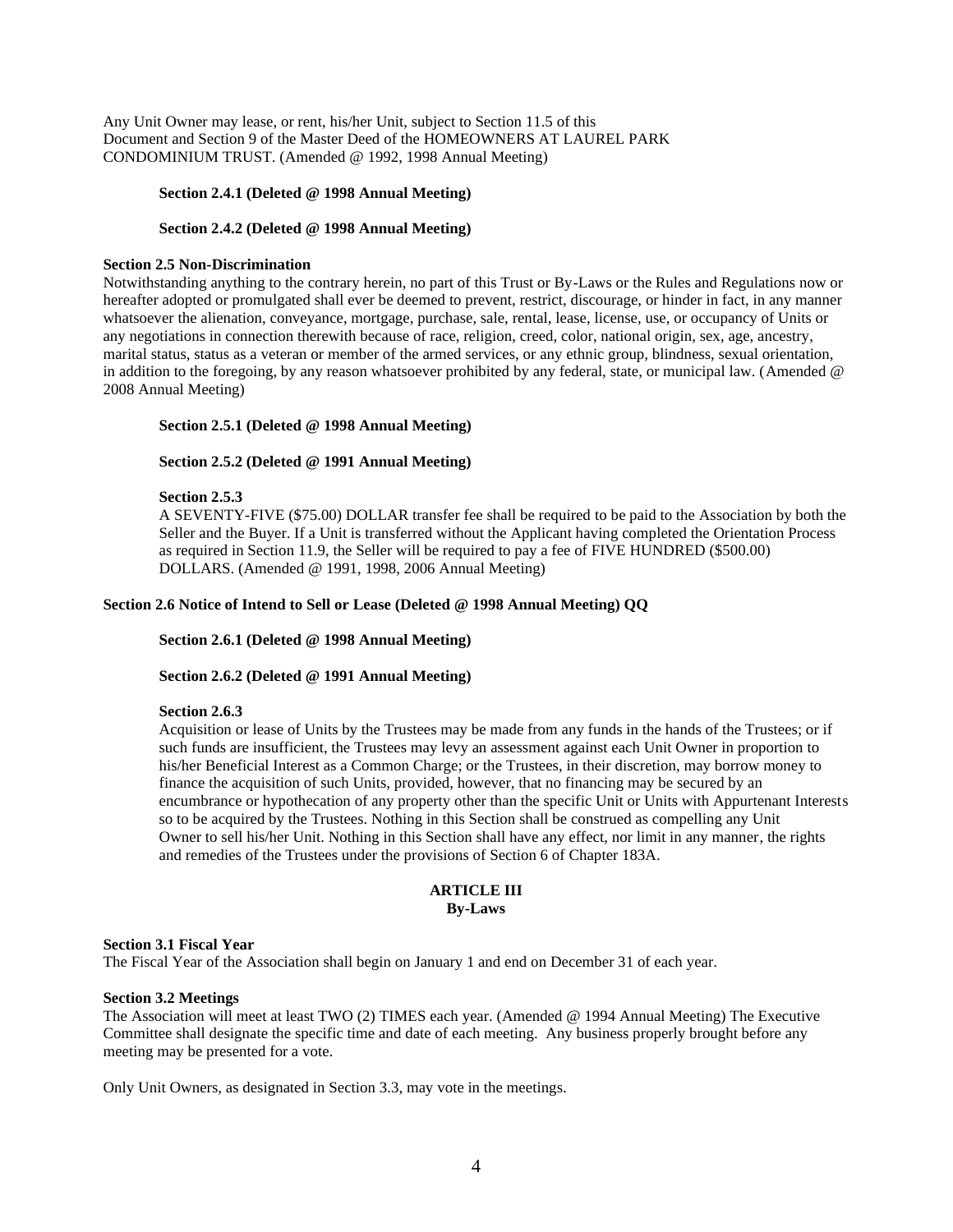Individuals who are permanently residing with owners or in lieu of owners who are not tenants as defined in 11.5.1, may attend meetings and participate in discussion. They are not authorized to make motions or to vote on behalf of the Unit Owner.

All participants at meetings will begin their comments by stating their name, unit number and whether they are a homeowner or resident. (Amended @ 2019 Annual Meeting.)

## **Section 3.2.1 Annual Meeting**

The Annual Meeting shall be held on the 3rd Saturday in October. At the Annual Meeting the members shall vote on the budget, elect Trustees, elect Officers, and vote on proposed amendments to the Rules and Regulations. (Amended @ 1994, 1998, 2005 Annual Meeting)

#### **Section 3.2.2 (Deleted @ 1994 Annual Meeting)**

#### **Section 3.2.3 Budget and Bylaw Meeting**

The first meeting shall be held on the 3rd Saturday in September. At this meeting The Finance Committee shall present the proposed budget for discussion. Any proposed bylaw changes will also be discussed and moved to the Annual Meeting for a vote of the Association. (Amended @ 1994, 1998, 2005. 2019 Annual Meeting)

## **Section 3.2.4 Special Meeting**

Special Meetings of members may be requested by the President or by the Trustees, and shall be called by the President, or, in case of the death, absence, incapacity or refusal of the President, by any other officer, upon written application of members who hold at least TWELVE (12) UNITS and who are entitled to vote. Such call may be written and shall state the time, place, and purposes of the meeting. If a Special Meeting is requested by homeowners who among them hold at least TWELVE (12) UNITS and who are entitled to vote, it shall be held no later than 30 days from the receipt of the request. (Amended @ 2009, 2010 Annual Meeting)

#### **Section 3.2.5**

Each member entitled to vote shall be given written or printed Notice stating the place, date and hour of the meeting and, in case of a Special Meeting, the purpose or purposes for which the meeting is called. Such notice shall be delivered not less than seven (7) days or more than 21 days before the date of the meeting, either personally or by mail, by or at the direction of the President, or the Clerk, or the officer or person calling the meeting. Such notice shall be deemed to be delivered according to Section 3.2.10 outlining official notification. If any Owner wants notice to be delivered to him or her other than at Laurel Park, that member must notify the clerk of the address to which notice must be given. Such request will remain in effect until any subsequent written notice is received by the clerk. (Amended @ 2007, 2019 Annual meeting)

#### **Section 3.2.6**

The Budget Meeting and the Annual Meeting will be held on the grounds of LAUREL PARK. (Amended @ 1998 Annual Meeting)

#### **Section 3.2.7**

Meetings of the Trust shall follow the procedural rules as set forth in the current revision of Roberts Rules of Order.

# **Section 3.2.8**

The meetings of all HALP Committees shall be open to any and all Unit Owners and, upon request, approved minutes of those Committees shall be made available to any and all Unit Owners. (Added @ 1996 Annual Meeting)

**Section 3.2.9 Meeting Date Exception:** Should the dates of the annual meeting or the budget meeting coincide with a major religious holiday, said meeting will be rescheduled to the following Saturday and homeowners shall be given written or printed notice stating the place, date and time of the meeting. The EC shall consult a calendar for potential conflicts. (Amended @ 2010 Annual Meeting)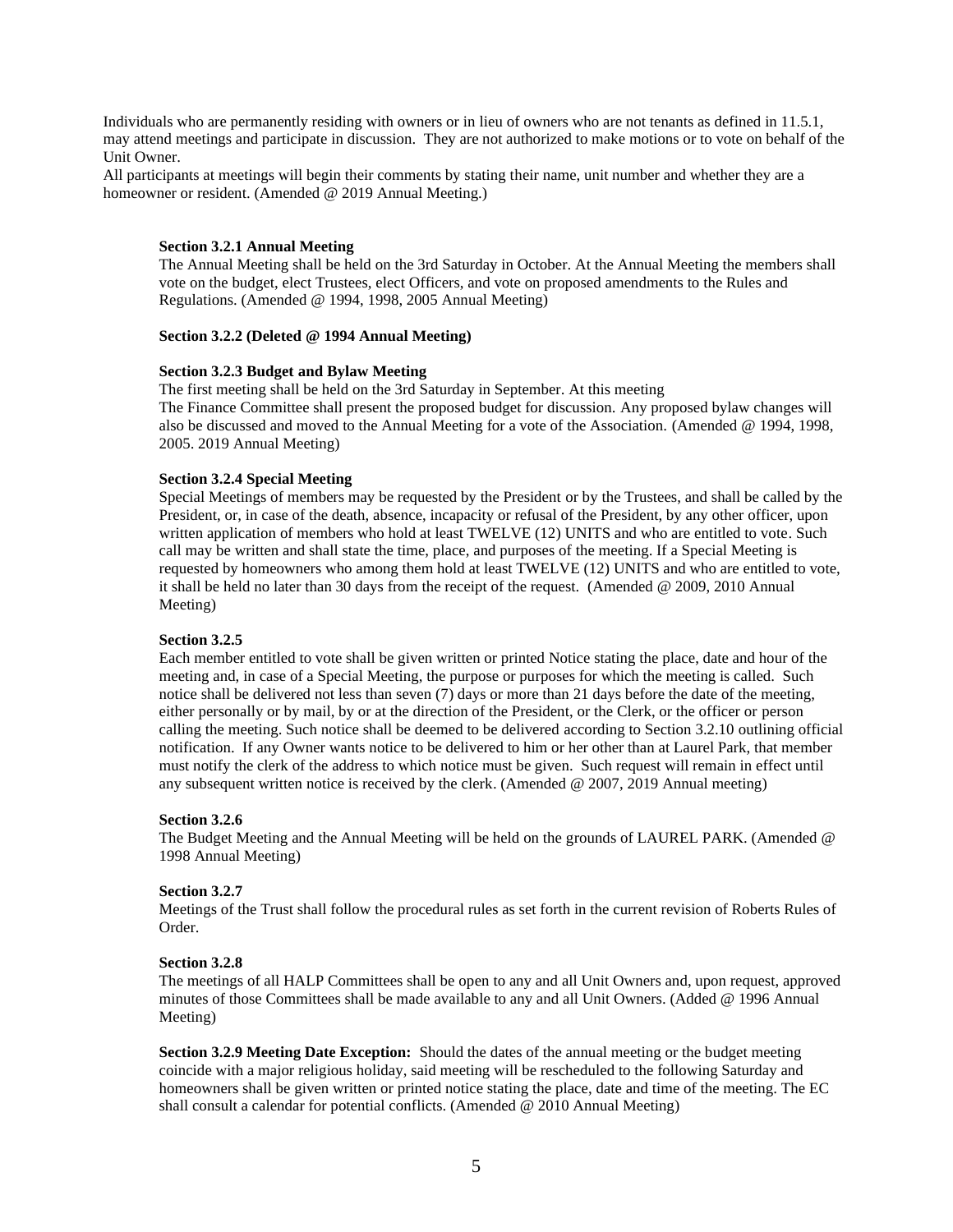## **Section 3.2.10**

Official Notifications as specified and required in this document, shall be made by means of either U.S. Mail, personal delivery or, if the unit owner consents to electronic mail notification in writing, transmission to the unit owner's electronic mail address. (Added @ 2019 Annual Meeting)

#### **Section 3.2.11**

The Homeowner's Association of Laurel Park will have an official listserv for the purposes of communication for the Homeowner's Association. Each homeowner and/or resident will submit an email address to be placed on the listserv. Guidelines for the use of the listserv will be developed by the Executive Committee and provided to each homeowner. (Added @ 2020 Annual Meeting)

## **Section 3.3 Quorum and Voting**

At any meeting of members TWENTY (20%) PERCENT of the members entitled to vote, represented in person and not by proxy, shall constitute a quorum at the meeting. If less than 20% of the members are present, the members so present may continue to conduct business of the Association but votes may be taken only if a quorum is present. (Amended @ 1994, 1996, 1998 Annual Meeting)

## **Section 3.3.1**

Each Unit shall be entitled to ONE (1) VOTE, in person or by proxy. (Amended @ 1994 Annual Meeting)

#### **Section 3.3.2**

Any person authorized to cast a vote for a Unit as required by Section 4.2 may give a Proxy to another Unit Owner to vote on their behalf on all issues at an Association meeting. Said Proxy must specify the proxy holder in writing, must be surrendered to the Clerk before voting at a meeting, and shall be valid for ONE MEETING only. (Amended @ 1992, 1998 Annual Meeting)

#### **Section 3.3.3**

No one having a beneficial interest in more than ONE UNIT may cast a proxy vote on behalf of another Unit Owner. No one may cast Proxy votes for more than ONE Unit at a meeting. Notwithstanding anything to the contrary in this or any other section, no person may cast more than TWO votes at an Association meeting under any circumstances. (Amended @ 1992 Annual Meeting)

#### **Section 3.3.4**

If a person holding a Proxy for another Unit leaves a meeting before it is over, the Proxy may not be transferred to another person. A person holding a Proxy may vote it however (s) he judges best after hearing discussion and no provision to the contrary in the written proxy will be valid. A Proxy may be revoked by the Unit Owner who gave it if (s)he arrives at the meeting which is in progress. (Amended @ 1992 Annual Meeting)

#### **Section 3.3.5**

Nothing in this section shall be construed to contradict the Quorum requirements in Section 3.3. (Amended @ 1994 Annual Meeting)

## **Section 3.4 Trustees and Officers. (Deleted @ 1998 Annual Meeting)**

#### **Section 3.4.1**

The Officers shall be Trustees. Trustees shall serve for a TWO (2) year term and not serve more than FOUR (4) successive years in a given office except as provided for in Section 3.4.3. They shall serve until their term has expired and a successor is elected at the Annual Meeting. All terms of office will begin on January 1 of the year following the scheduled Annual Meeting, and end on December 31 of the final year of the term. This will allow a two-month transition period between Officers. (Amended @ 1998, 2000, 2002, 2006, 2008, 2010, 2021 Annual Meeting)

**3.4.1a** deleted at 2009 annual meeting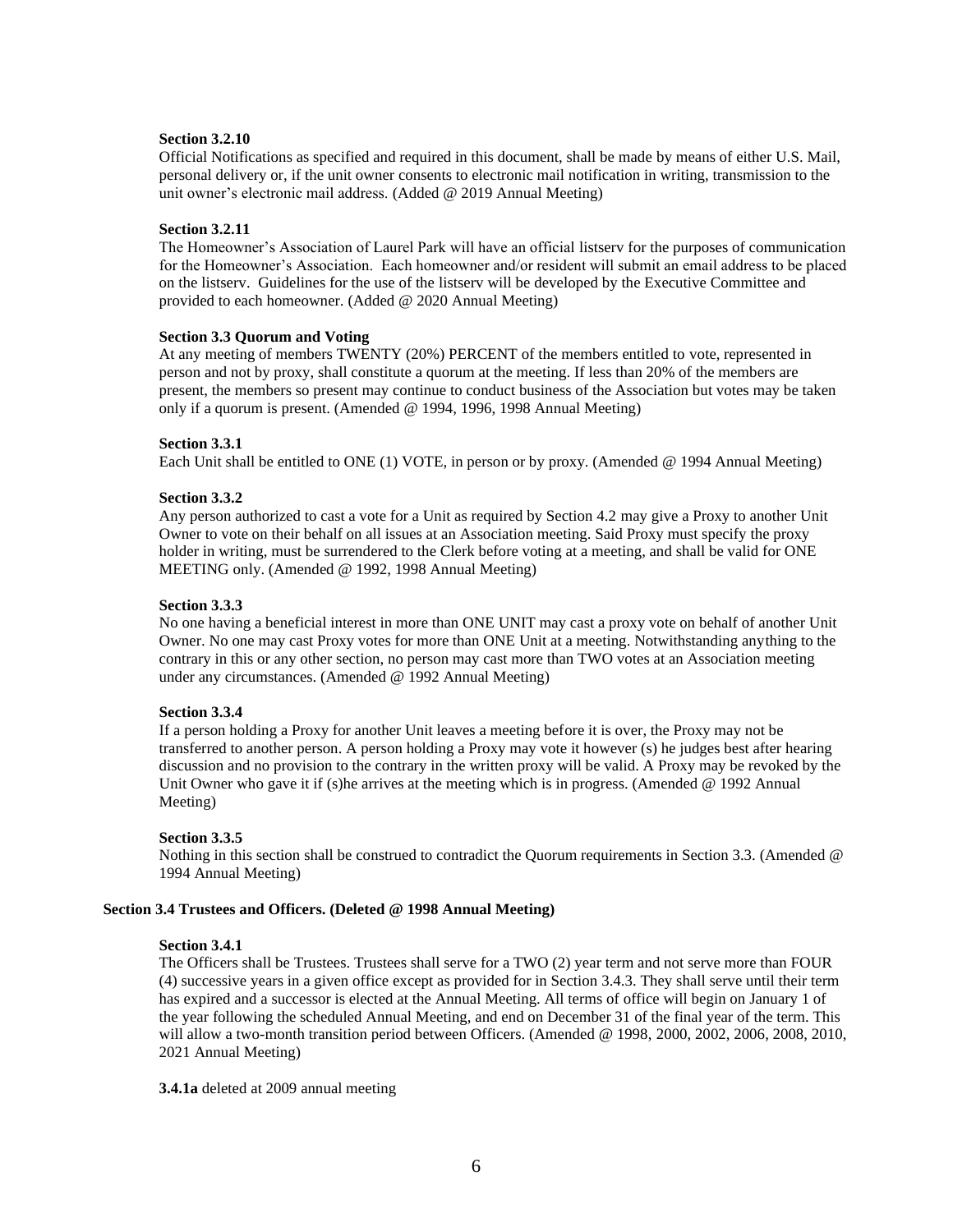**Section 3.4.2** There shall be seven TRUSTEES elected by the members to the following offices: President, Vice-President, Clerk, Finance Officer (Treasurer), Property Officer, and two Members at Large. (Amended @ 1991, 1997, 2002, 2006, 2008 and 2009 Annual Meeting)

# **Section 3.4.3**

Except for the Office of the President, who will be succeeded by the Vice President, if the office of any Trustee shall become vacant for any reason, or if a vacancy should occur for any reason on the Nominating Committee, such vacancy shall be filled by the Executive Committee by election at any meeting of the Committee. Such election shall be valid only until the next Annual Meeting. Succession of the Vice-President or election to fill an unexpired term, as provided for in this section, shall not count toward the four**-**year term Limit stated in Section 3.4.1. (Amended @ 1992, 1998, 2002, 2006, 2008 Annual Meeting)

# **Section 3.4.4**

Removal from Office. An elected officer or committee member may be removed for any reason, with or without cause, by an affirmative vote of a majority of the Unit Owners at a duly called Regular or Special Meeting of all members. No officer or committee member shall continue to serve if, during the term of office, he/she shall cease to be a Unit Owner. (Added @ 1997 Annual Meeting; Amended @ 2000 Annual Meeting)

## **Section 3.5 The Executive Committee**

The Executive Committee shall consist of the SEVEN named in Section 3.4.2 Amended @ 2006 and 2009 Annual Meeting)

# **Section 3.5.1 (Deleted 1998 Annual Meeting)**

# **Section 3.5.2**

A quorum for Executive Committee business shall be FOUR (4) MEMBERS.

# **Section 3.5.3**

The Executive Committee shall exist for the purpose of doing the will of the LAUREL PARK COMMUNITY as expressed in the HOMEOWNERS AT LAUREL PARK CONDOMINIUM TRUST MEETINGS.

# **Section 3.5.4**

All powers and duties not specifically reserved to the total Association shall be vested in the Executive Committee.

## **Section 3.5.5 (Deleted @ 1998 Annual Meeting)**

## **Section 3.5.6**

The Executive Committee shall, upon the instructions of the Association, have general charge of the Association affairs including supervision of the Orientation process and all committee decisions. (Amended @ 1994 Annual Meeting)

# **Section 3.5.7**

With the approval of the members, the Executive Committee may hire employees, may make decisions on new business ventures, may erect new structures and demolish existing ones, and may conduct such other business as so directed by the Association.

## **Section 3.5.8**

The Executive Committee may make contracts and agreements for the care and disposition of Association property, but the Committee may not convey land except by vote of the Association and consistent with other restrictions as specified in these Rules and Regulations.

## **Section 3.5.9**

The Executive Committee shall have the responsibility for updating the Property and Courtesy Rules. Changes will require approval of the Association as provided in Article I, Section 1.8.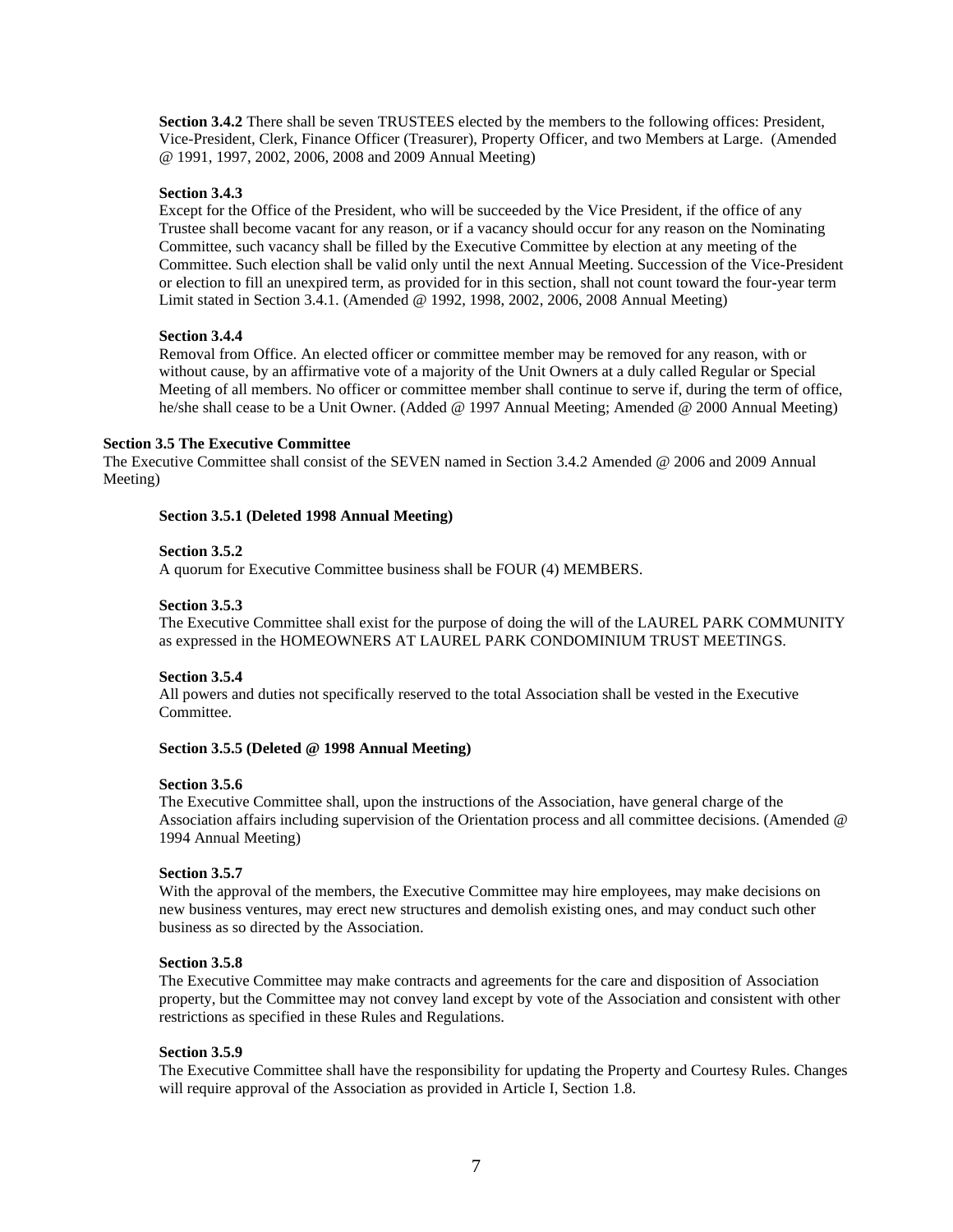## **Section 3.5.10**

The sale, removal, or substantial alteration of Trust owned buildings shall require approval of the Executive Committee and the Association. (Added @ 2006 Annual Meeting)

#### **Section 3.5.11**

Decisions as to major changes in the Park, such as, undertaking of new construction, and installing sanitary lines for modernization, etc., shall require approval of the Executive Committee and the Association. Burying deep water lines and paving dirt roads do not need Annual Meeting approval. (Added @ 2006 Annual Meeting)

#### **Section 3.5.12**

If the Association decides to engage in any building or repair project, it must place the project in the hands of the Executive Committee. In the event that the proposed contract exceeds TWELVE THOUSAND (\$12,000.00) DOLLARS it must be submitted to THREE (3) BIDDERS. (Added @ 2006 Annual Meeting; Amended @ 2015 Annual Meeting)

#### **Section 3.5.13**

The Executive Committee is charged with the responsibility for making necessary restrictions on the use of Park facilities. (Added @ 2006 Annual Meeting)

#### **Section 3.5.14**

All requests for use of equipment, dining hall, etc., shall be made to the Executive Committee. Dates for use of facilities will be posted on the outside Bulletin Board. (Added @ 2006 Annual Meeting)

#### **Section 3.5.15**

The Executive Committee will publicly post the agenda of its meetings three (3) days prior to each meeting. (Added @ 2020 Annual Meeting)

## **Section 3.6 (Deleted @ 1991 Annual Meeting)**

# **Section 3.7 Finance Officer duties. (Amended @ 1991, 1997, 2002, 2006 Annual Meeting)**

#### **Section 3.7.1 (Deleted @ 2006 Annual Meeting)**

#### **Section 3.7.2**

The Finance Officer shall work closely with the Executive Committee and its designees to properly fund Association activities. It shall be the responsibility of the Finance Officer to present the budget at the annual budget meeting for discussion, then present it at the Annual Meeting for adoption. The budget as presented by the Finance Officer shall estimate the Common Expenses expected to be incurred during the next fiscal year together with a reasonable provision for contingencies and reserves, and after taking into account any undistributed Surplus Accumulations from prior years, shall determine the Common Charges to be made for the next fiscal year.

In the event an annual assessment to fix Common Charges is not made as above required, the Common Charges shall be presumed to have been made in the amount of the last prior assessment of Common Charges.

The Trustees with the approval of a majority of the Unit Owners entitled to vote shall have the authority to apportion Common Charges equally to each unit.

(Amended @ 1990, 1991, 1994, 1999, 2006, 2020 Annual Meeting)

## **Section 3.7.3**

In the event that the Trustees shall determine during any fiscal year that the assessment of Common Charges so made is less than the Common Expenses actually incurred, or in the reasonable opinion of the Trustees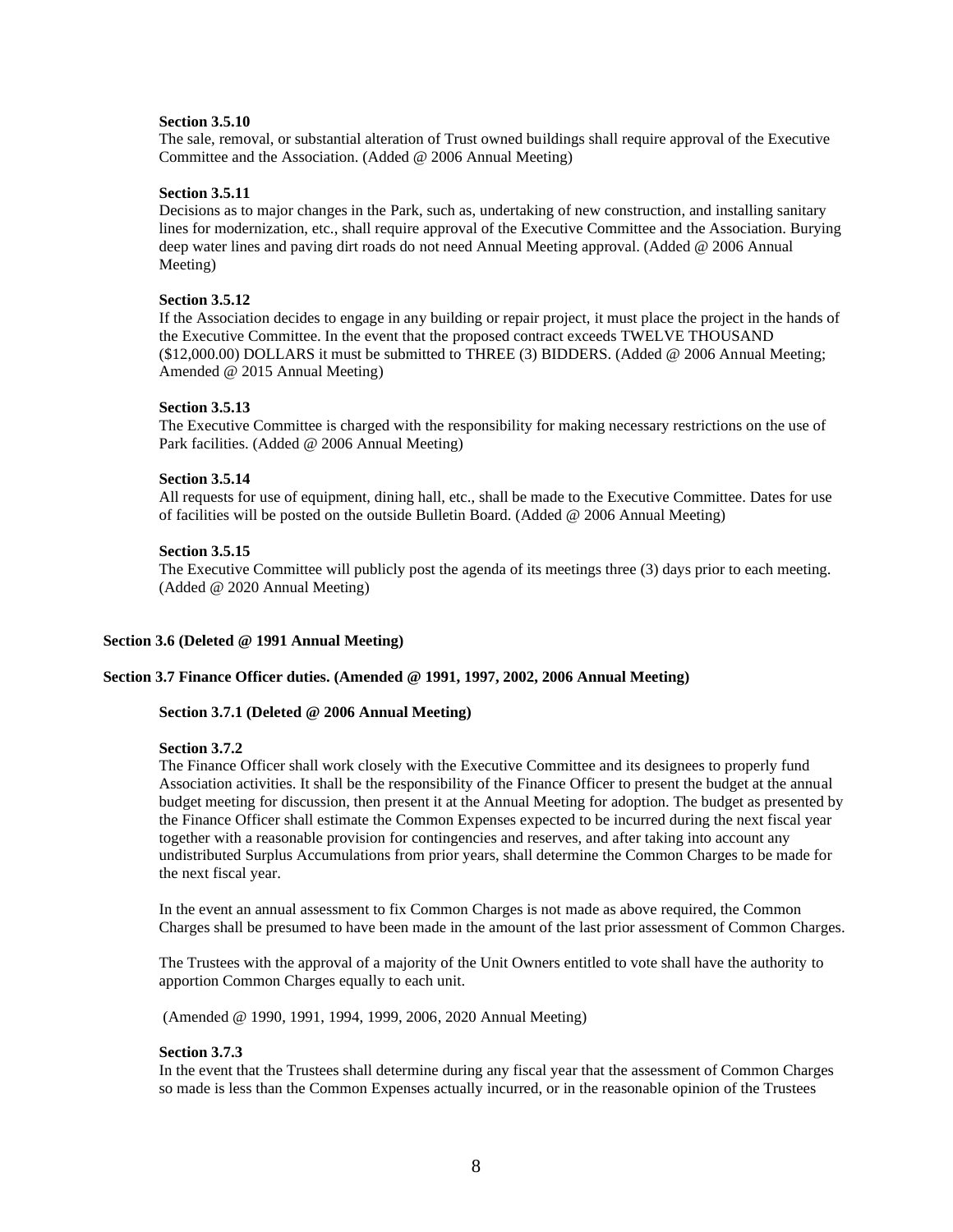likely to be incurred, the Trustees shall make a supplemental assessment or assessments for Common Charges and render statements, monthly or otherwise.

# **Section 3.7.4**

The Trustees shall deliver statements in the amount of the Common Charges referred to in Sections 3.7.2, 3.7.3 and 5.1.16. Payment of said Common Charges shall be a personal liability of each Unit Owner (jointly and severally among the Owners of each Unit) and, if not paid when due, or upon the expiration of such grace period as the Trustees may (but need not) designate, shall carry a late charge in such amount or at such rate (which amount or rate need not be in proportion to the Beneficial Interests) as the Trustees shall determine and, together with any such late charter provided, shall constitute a lien on the Unit pursuant to the provisions of Section 6 of Chapter 1 83A. Each Unit Owner, by acceptance of a Unit Deed, agrees to pay all costs and expenses, including reasonable attorneys' fees; incurred by the Trustee in collection of Common Charges and the enforcement of said lien. (Amended @1999, 2006 Annual Meeting)

## **Section 3.7.4(A)**

Service fees are payable in twelve (12) equal installments per year. The first payment for the new budget year is due on January  $1<sup>st</sup>$  of each year. Payments are considered made when received by the property manager. The installment is due on the first day of each month. Accelerated payments will be accepted in advance of their due date (Amended @2007 and 2012 Annual Meeting)

45 days following the due date, a second "request for payment" statement will be mailed to unit owners who are delinquent and have overdue balances. If payment has not been resolved or a payment plan entered and maintained after 90 days following the due date, the bill will be turned over to legal counsel. (Amended @2012 annual meeting)

# **Section 3.7.4(B) (deleted @ 2007 annual meeting)**

# **Section 3.7.5**

The Finance Officer shall hold a key to the safe deposit box and shall be empowered to sign checks for the Association. The Finance Officer shall be bonded in the minimum amount of TEN THOUSAND (\$10,000.00) DOLLARS. (Amended @ 1991 Annual Meeting)

# **Section 3.8 Property Officer Duties. (Amended @ 2006 Annual Meeting)**

## **Section 3.8.1**

The Property Officer shall work closely with the Executive Committee and their designees to manage requests for repairs and renovations to homeowner units and common elements. The Property Officer shall bring to the Executive Committee any concerns or issues about the infrastructure and grounds of the park. (Amended @ 2006 Annual Meeting)

**Section 3.8.2** The Property Committee shall consist of three (3) to five (5) homeowner members and the Property Officer. The members will be elected by the homeowners. The members shall serve for a period of two (2) years with terms staggered among the members. The Property Officer, who is a member of the HALP Executive Committee, shall be the Chair of the Property Committee. **(Deleted @ 1998 Annual Meeting. Amended @ 2010 Annual Meeting)** 

## **Section 3.8.3 (Moved to Section 3.5.10 @ 2006 Annual Meeting)**

## **Section 3.8.4 (Moved to Section 3.5.11 @ 2006 Annual Meeting)**

## **Section 3.8.5 Determination of Scope of Loss**

In the event of any casualty loss to the Trust property, the Trustees shall Determine in their reasonable discretion whether or not such loss exceeds TEN (10%) PERCENT of the value of the Condominium immediately prior to the Casualty, and shall notify all Unit Owners of such determination. If such loss as so determined does not exceed TEN (10%) PERCENT of such value, the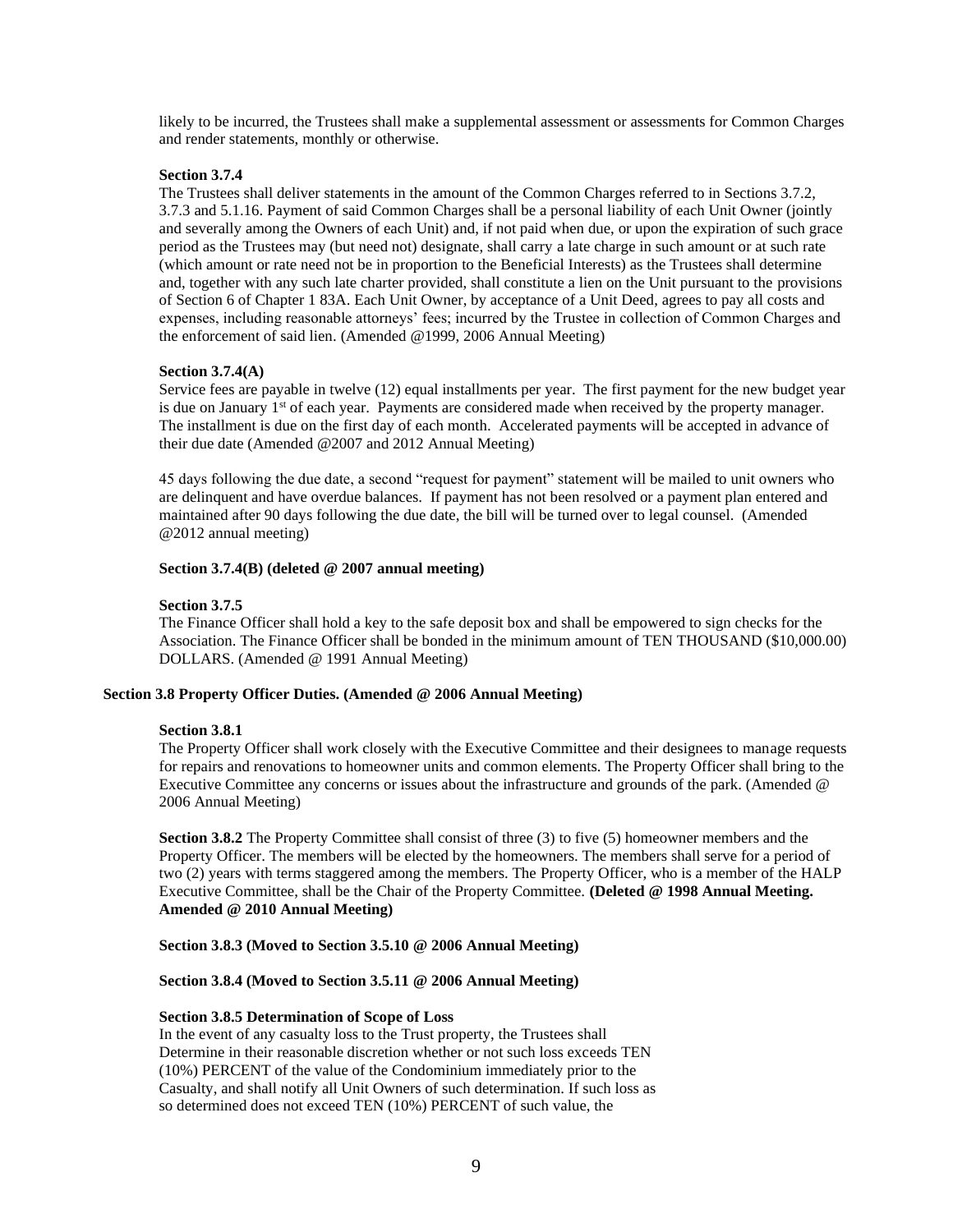Trustees shall proceed with the necessary repairs, rebuilding or restoration in the Manner provided in Paragraph (a) of Section 17 of Chapter 183A and Article III, Section 3.8.4 of these By-Laws. If such loss as so determined exceeds TEN (10%) PERCENT of such value, the Trustees shall forthwith submit to all Units Owners:

- A. A form of agreement (which may be in several counterparts) among the Unit Owners authorizing the Trustees to proceed with the necessary repair, rebuilding or restoration, and
- B. A copy of the provisions of Chapter 183A, Section 17, and the Trustees shall thereafter proceed in accordance with, and take such further action as they may in their discretion deem advisable in order to implement the provisions of Paragraph (b) of said Section 17.

# **Section 3.8.6 Submission to Unit Owners of Proposed Improvements**

If and whenever the Trustees shall propose to make any improvements to the Common Elements or shall be requested in writing by the Unit Owners holding TWENTY-FIVE (25%) PERCENT or more of the Beneficial Interests to make any such improvement, the Trustees shall submit to all Unit Owners:

- A. A form of agreement (which may be in several counterparts) specifying the improvement or improvements proposed to be made and the estimated cost thereof, and authorizing the Trustees to proceed to make the same; and
- B. A copy of the provisions of Section 18 Chapter 183A.

Upon the receipt by the Trustees of such agreement signed by the Unit Owners holding SEVENTY-FIVE (75%) PERCENT or more of the Beneficial Interests or the expiration of NINETY (90) DAYS after such agreement was first submitted to the Unit Owners, whichever shall first occur, the Trustees shall notify all Unit Owners of the aggregate percentage of Beneficial Interests held by Unit Owners who have then signed such agreement. If such percentage exceeds SEVENTY-FIVE (75%) PERCENT, the Trustees shall proceed to make the improvement or improvements specified in such agreement and, in accordance with Section 18 (b) of Chapter 183A, shall charge the cost of improvement to all the Unit Owners. The agreement so circulated may also provide for separate agreement by the Unit Owners that if more than FIFTY (50%) PERCENT, but less than SEVENTY-FIVE (75%) PERCENT, of the Beneficial Interests so consent, the Trustees shall proceed to make such improvement or improvements and shall charge the same to the Unit Owners so consenting in accordance with Section 18(a) of Chapter 183A.

## **Section 3.8.7 Moved to Section 3.5.12 @ 2006 Annual Meeting**

**Section 3.8.8 Moved to Section 3.5.13 @ 2006 Annual Meeting** 

**Section 3.8.9 Moved to Section 3.5.14 @ 2006 Annual Meeting** 

#### **Section 3.9 Nominating Committee**

The Nominating Committee shall consist of THREE (3) MEMBERS who shall serve for a Term of ONE (1) YEAR.

# **Section 3.9.1**

The Nominating Committee shall prepare a slate of nominees to be presented at the Annual Meeting. The slate shall consist of nominees for any open elected positions. Nominations from the floor shall be permitted after the report of the Committee. (Amended @ 1991, 1998, 2006,2019 Annual Meeting)

**Section 3.9.2** The slate of nominees prepared by the Committee shall be given to the Clerk of the Trust in a form and at a time sufficient to enable the Clerk to mail a copy of the slate to all members at the time of mailing the notice of the Annual Meeting according to Section 3.2.10 Official Notification. (Amended @ 2019 Annual Meeting.)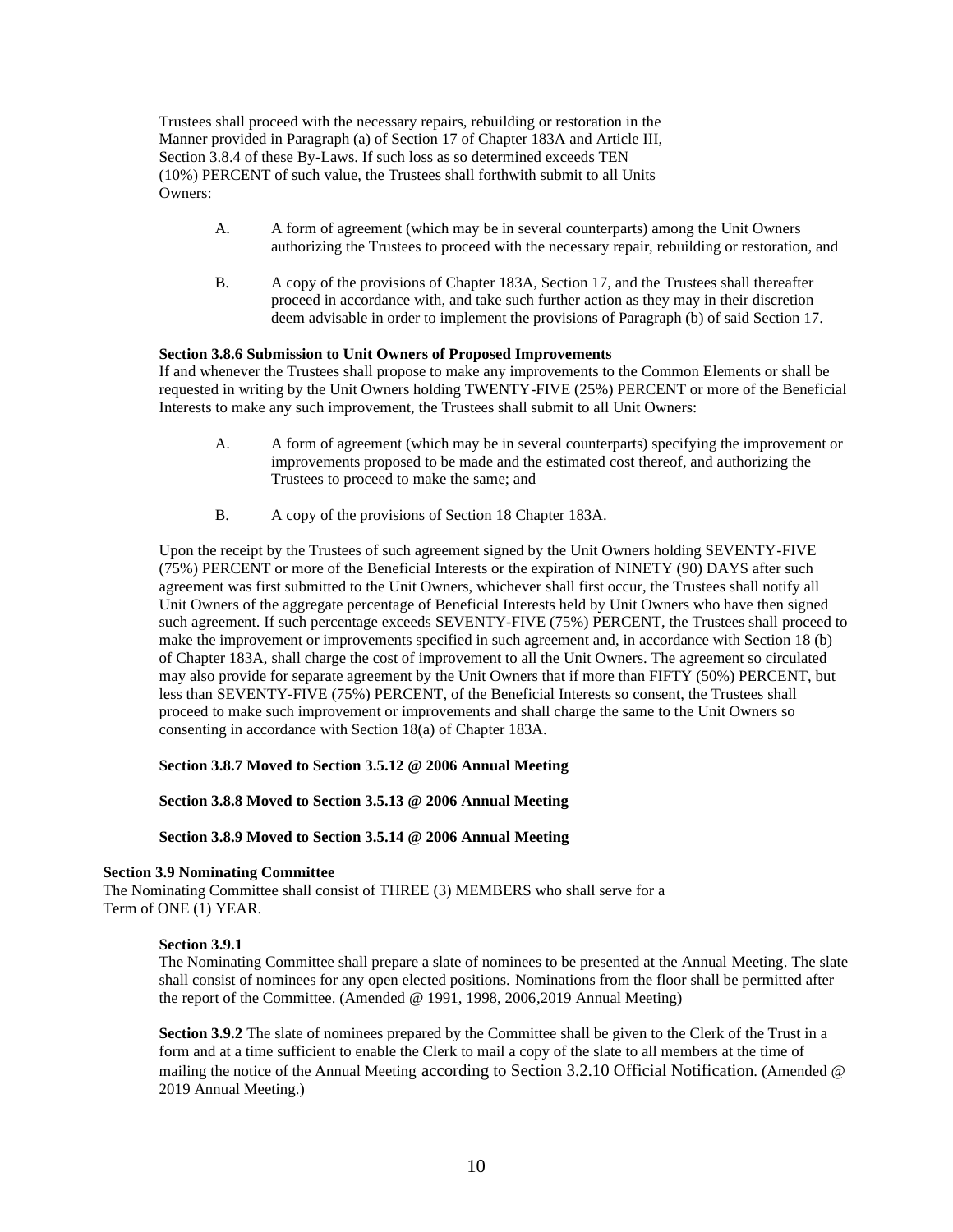#### **Section 3.9.3**

The Nominating Committee shall receive approval of the proposed nominee prior to placing the nominee's name on the ballot.

#### **Section 3.10 (Deleted @ 1991 Annual Meeting)**

#### **Section 3.10.1 (Deleted @ 1991 Annual Meeting)**

## **Section 3.11 Duties and Functions of Officers and Committee Chair**

#### **Section 3.11.1**

The PRESIDENT shall call all meetings of the Association and of the Executive Committee, preside at such meetings, and appoint both Special and Standing Committees not specifically provided for in these By-Laws. The President shall have access to the safe deposit box of the Trust and shall be empowered to sign checks for the Association in the absence or incapacity of the Finance Officer. The President shall be bonded in the minimum amount of TEN THOUSAND (\$10,000.00) DOLLARS. (Amended @ 2006 Annual Meeting)

#### **Section 3.11.2**

In compliance with Chapter 183A of Massachusetts General Law, an independent certified public accountant shall conduct according to the standards of the American Institute of Certified Public Accountants, a review of the financial report for the condominium. Such review shall be conducted no less frequently than every two years. The review shall be included in the Finance Officer's report once it is received. (Amended @ 2020 Annual Meeting)

#### **Section 3.11.3**

The VICE-PRESIDENT shall assume all the duties and functions of the President in his or her absence or incapacity.

#### **Section 3.11.4**

The CLERK shall notify all Unit Owners of all HALP regular and special meetings as specified in Section 3.2.5. The Clerk shall prepare and maintain a register of attendance for each HALP meeting, which shall be signed by each Unit Owner designated to cast votes for his or her Unit.

The Clerk shall take minutes at all HALP meetings and present those minutes to all Unit Owners according to Section 3.2.10 no later than four weeks after the meeting is held. Minutes from HALP meetings will be presented to Unit Owners for approval at the next regular HALP meeting.

The Clerk shall keep the minutes at all Executive Committee meetings and provide copies of those minutes to all members of the Executive Committee. Minutes of the Executive Committee meetings shall also be sent according to Section 3.2.10 to all Unit Owners and posted at the mailbox announcement location outside Building 1. Any member who requests can also receive a copy of the minutes of each Executive Committee meeting. Such request will remain in effect until any subsequent written notice is received by the clerk. (Amended @ 1998, 2005, 2007,2008,2019 Annual Meeting)

# **Section 3.11.5**

The CLERK and FINANCE OFFICER shall supervise record keeping relative to the transfer of Unit deeds. (Amended @ 2006 Annual Meeting)

## **Section 3.11.6**

The CLERK shall be a resident of the Commonwealth of Massachusetts.

## **Section 3.11.7 (Deleted @ 2006 Annual Meeting)**

**Section 3.11.8** The Member-at-Large will be assigned as the community liaison. This Executive Committee member will be responsible for assisting in conducting orientations, posting minutes and bulletins, and creating a regular communication flow to Unit Owners and the Executive Committee. The member at large will also be the liaison to LPA and the social union.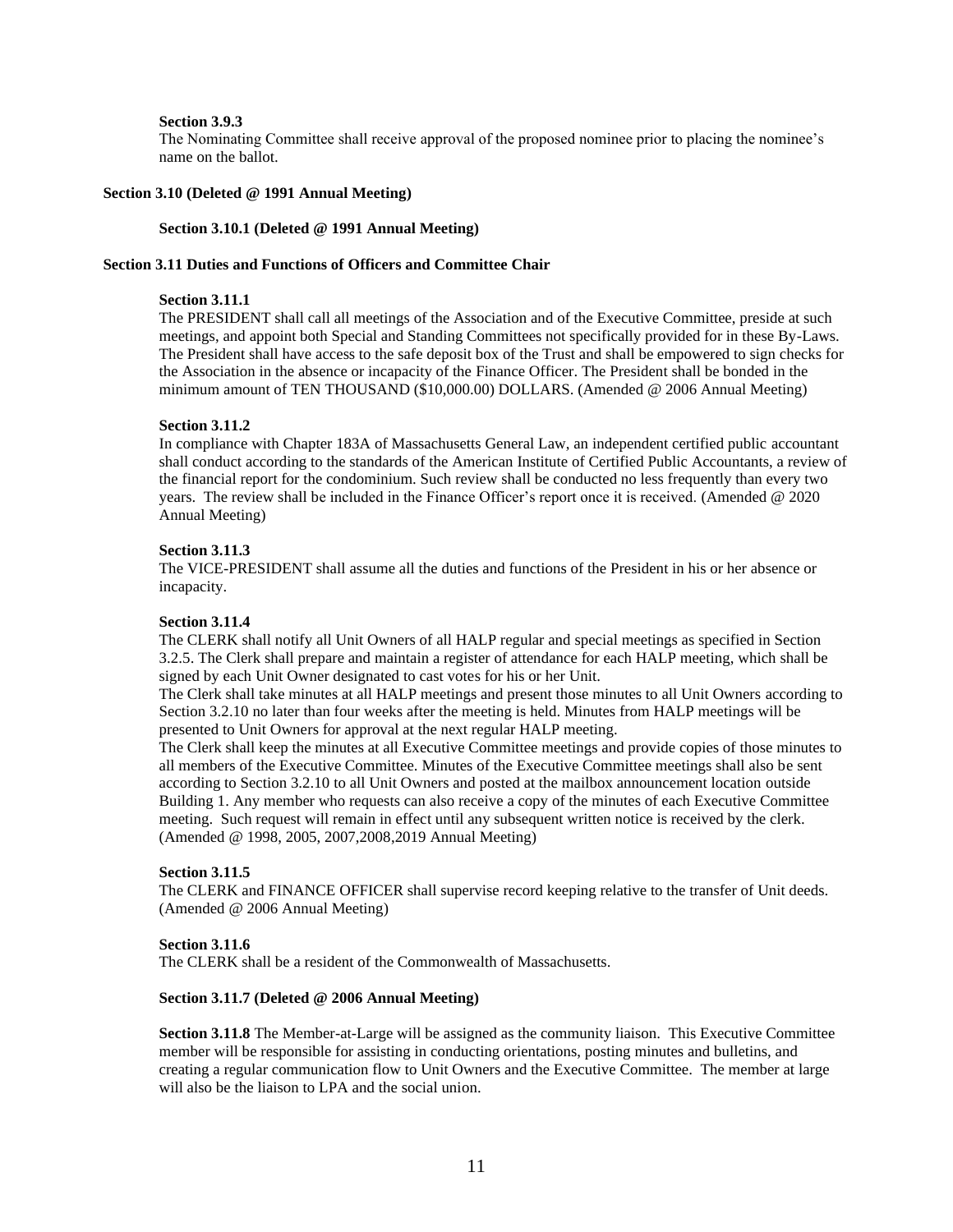#### **Section 3.12 (Deleted @ 1991 Annual Meeting)**

**Section 3.13 Trustees May Deal with Condominium** No Trustee shall be disqualified by his/her office from contracting or dealing with the Trust or with one or more Unit Owners directly or indirectly. Nor shall any such dealing, contract or arrangement entered into in respect of this Trust in which any Trustee shall be interested in any way be avoided, nor shall any Trustee so dealing or contracting, or being so interested, be liable to account for any profit realized by any such dealing, contract or arrangement by reason of such Trustee's holding office or of the fiduciary relation hereby established. Provided, however, the Trustee shall act in good faith and shall disclose the nature of his/her interest before entering into the dealing, contract or arrangement and such

Contract shall be fair and reasonable in its terms.

#### **Section 3.14 Indemnity of Trustees**

The Trustees and each of them shall be entitled to indemnity both out of the Trust property and by the Unit Owners against any liability incurred by them or any of them in the execution hereof by reason of any action taken, suffered or omitted in good faith, or by reason of anything except his or her own personal or adverse interest, or by reason of anything except his or her own personal and willful malfeasance and defaults. Including without limiting the generality of the foregoing are liabilities in contract and in tort and liabilities for damages, penalties and fines, all as provided in Chapter 183A. By majority vote of the members the Trustees may be authorized to purchase such insurance against such liability as they shall determine is reasonable and necessary, the cost of such insurance to be a Common Expense of the Condominium. Each Unit Owner shall be personally liable for all sums lawfully assessed for his/her share of the Common Expenses of the Condominium and for his/her proportionate share of any claims involving the Trust property in excess thereof, all as provided in Sections 6 and 13 of Chapter 183A. Nothing in this Paragraph shall be deemed to limit in any respect the powers granted to the Trustees in this Declaration of Trust.

# **ARTICLE IV Beneficiaries and the Beneficial Interest in the Trust**

## **Section 4.1**

Beneficial Interest the Beneficiaries of this Trust shall be the Unit Owners from time to time. The total Beneficial Interests in the Trust shall be divided equally among the Unit Owners with each Unit to be entitled to an equal share of the Beneficial Interest.

## **Section 4.2 Each Unit to Vote by One Person**

The Beneficial Interest of each Unit shall be exercised by ONE (1) PERSON and shall not be divided among several Owners of any Unit. To that end, whenever any Unit is owned of record by more than ONE (1) PERSON, the several Owners of such Unit shall:

- A. Determine and designate which one of such Owners shall be authorized and entitled to cast vote, execute instruments and otherwise exercise the rights appertaining to such Unit hereunder; and
- B. Notify the Trustees of such designation by a notice in writing signed by all of the record Owners of such Unit. Any such designation shall take effect upon receipt by the Trustees and may be changed at any time and from time to time by notice as aforesaid. In the absence of any such notice of designation, the Trustees may designate any one such Owner for such purposes.

# **ARTICLE V Powers of the Trustees**

## **Section 5.1 Powers of the Trustees**

The Trustees shall have all the powers and duties necessary for the administration of the offices of the Condominium and may do all things, subject to and in accordance with all applicable provisions of said Chapter 183A and the Master Deed, this Declaration of Trust and these By-Laws. Including the right:

## **Section 5.1.1**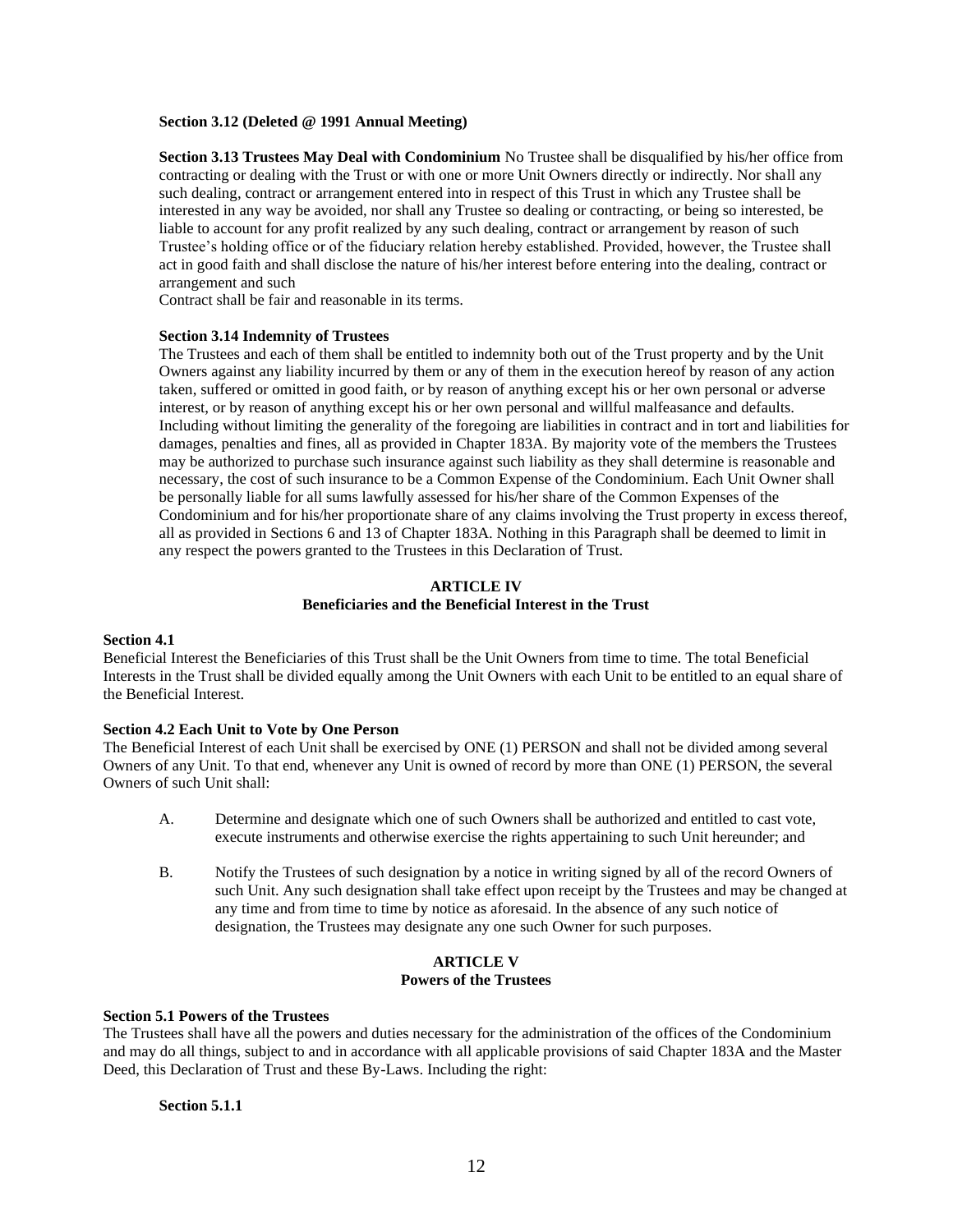To retain the Trust property, or any part or parts thereof, in the same form or forms of investment in which received or acquired by them so far and so long as they shall think fit, without liability for any loss resulting there from

# **Section 5.1.2**

To sell to the extent permitted by Chapter 183A, assign, convey, transfer, exchange and otherwise deal with or dispose of the Trust property, free and discharged of any and all Trusts, at public or private sale, to any person or persons for cash or on credit, and in such manner and on such restrictions, stipulations, agreements and reservations as they shall deem proper, including the power to take back mortgages to secure the whole or any part of the purchase price of any of the Trust property sold or transferred by them, and execute and deliver any deed or other instrument in connection with the foregoing; for purpose of this Paragraph any deed or other instrument shall be deemed properly executed if signed and acknowledged by both the President and the Finance Officer who are then in office;

## **Section 5.1.3**

To purchase or otherwise acquire title to, and rent, lease or hire from others for terms which may extend beyond the termination of this Trust any property or rights to property, real or personal, and own, manage, use and hold such property and such rights;

# **Section 5.1.4**

To borrow or in any manner raise such sum or sums of money or other property as they shall deem advisable in any manner and on any terms, and evidence the same by notes, bonds, securities or other evidences of indebtedness, which may mature at a time or times, even beyond the possible duration of this Trust, and execute and deliver any mortgage, pledge or other instrument to secure any such borrowing; for purpose of this Paragraph any deed or other instrument shall be deemed properly executed if signed and acknowledged by both the President and the Finance Officer who are then in office;

# **Section 5.1.5**

To enter into any arrangement for the use or occupation of the Trust property, or any part or parts thereof, including, without thereby limiting the generality of the foregoing, leases, subleases, easement, licenses or concessions, upon such terms and conditions and with such stipulations and agreements as they shall deem desirable, even if the same extend beyond the possible duration of this Trust. (Amended @ 2010 Annual Meeting)

## **Section 5.1.6**

To invest and reinvest the Trust property, or any part or parts thereof, and from time to time, as often as they shall see fit, change investments, including investment in all types of securities and other property, of whatsoever nature and however denominated, all to such extent as to them shall seem proper;

## **Section 5.1.7**

To determine whether receipt by them constitutes principal or income or surplus and allocate between principal and income and designate as capital or surplus any of the funds of the Trust;

## **Section 5.1.8**

To vote in such manner as they shall think fit any or all shares in any corporation or trust which shall be held as Trust property, and for that purpose give proxies to any person, persons or to one or more of their number, vote, waive any notice or otherwise act in respect of any such shares;

## **Section 5.1.9**

To deposit any funds of the Trust in any bank or Trust Company, and delegate to any one or more of their number the power to deposit, withdraw and draw checks on any funds of the Trust;

# **Section 5.1.10**

To employ, appoint and remove such agents, managers, officers, board of managers, brokers, engineers, architects, employees, servants, assistants and counsel (which counsel may be a firm of which ONE (1) or more of the Trustees are members) as they shall deem proper for the purchase, sale or management of the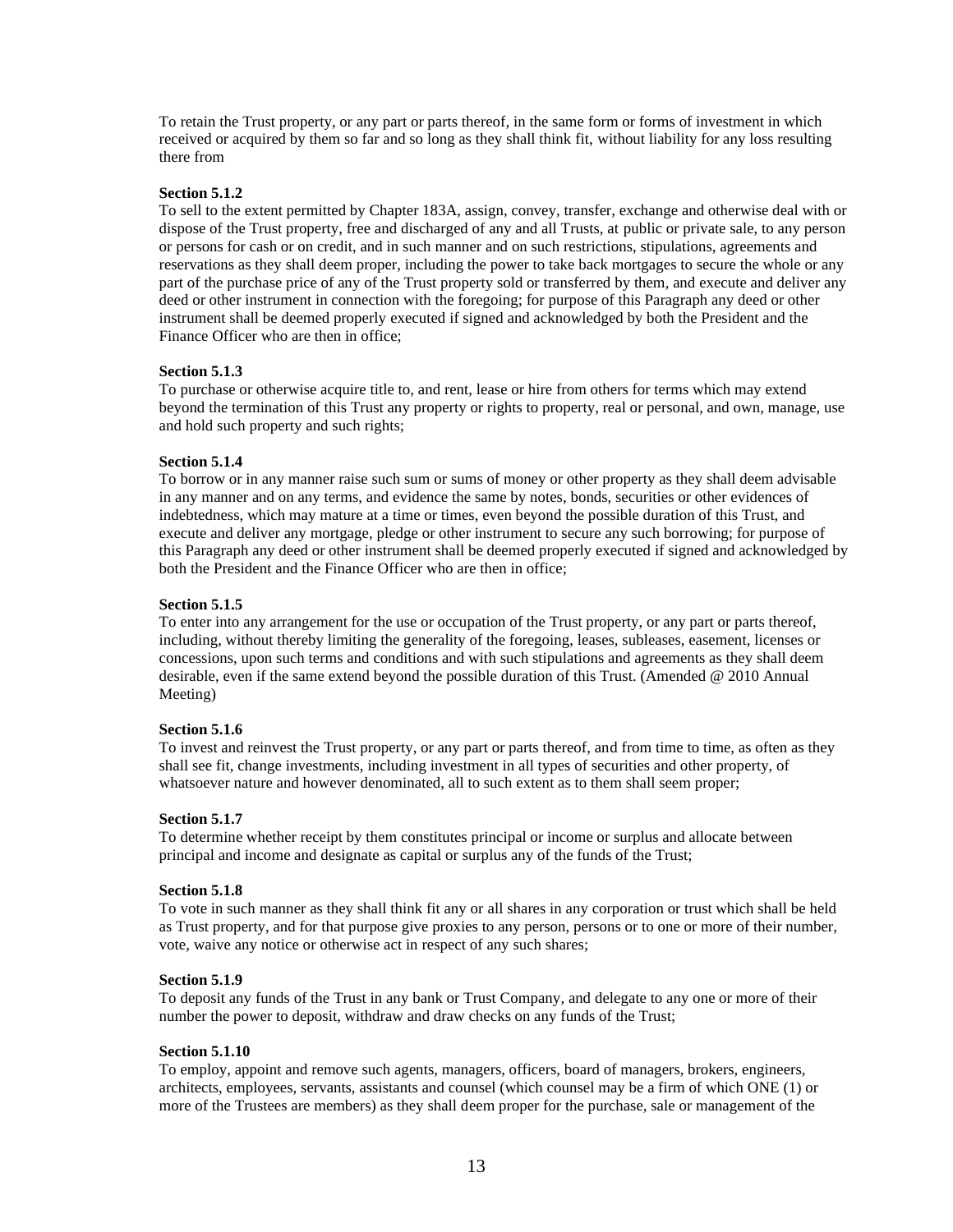Trust property, or any part or parts thereof, or for conducting the business of the Trust, and may define their respective duties and fix and pay their compensation.

#### **Section 5.1.11**

To improve any property owned by the Trust;

#### **Section 5.1.12**

To manage, maintain, repair, restore, and improve Common Elements. (Amended @ 2010 Annual Meeting)

#### **Section 5.1.13**

To determine the Common Expenses required for the affairs of the Condominium.

#### **Section 5.1.14**

To collect the Common Expenses from the Unit Owners; (Amended @ 1991 Annual Meeting)

#### **Section 5.1.15**

To obtain insurance covering the Condominium (including the Common Elements and the Units);

## **Section 5.1.16**

To enforce obligations of the Unit Owners and have the power to levy fines against the Unit Owners for violations of any of the terms and conditions of the Master Deed or of this Trust, including but not limited to the By-Laws and its Rules and Regulations established by the members to govern the conduct of the Unit Owners. No fine may be levied for more than FIVE HUNDRED (\$500.00) DOLLARS for any one violation, but for each day a violation continues after notice, it shall be considered a separate violation and be subject to a fine of not more than FIVE HUNDRE (\$500.00) DOLLARS. Collection of fines may be enforced against the Unit Owner or Unit Owners involved as if the fines were Common Charges owed by the particular Unit Owner or Unit Owners. In the case of persistent violation of the Rules and Regulations by a Unit Owner, the Trustees shall have the power to require such Unit Owner to post a bond to secure adherence to the Rules and Regulations; (Amended @ 1996. 2018 Annual Meeting).

# **Sections 5.1.17**

Generally, in all matters not herein otherwise specified, to control and do each and every thing necessary, suitable, convenient, or proper for the accomplishment of any of the purposes of the Trust or incidental to the powers herein or in said Chapter 183A. To manage and dispose of the Trust property as if the Trustees were the absolute Owners thereof and to do any and all acts, including the execution of any instruments, which by their performance thereof shall be shown to be in their judgment for the best interest of the Unit Owners and to take such steps and expend such funds to protect and preserve the Common Elements, subject to the conditions set forth in the Declaration of Trust, By-Laws and Rules and Regulations of the Association.

# **ARTICLE VI**

## **Section 6.1 Maintenance and Repair of Units**

Each Unit Owner shall be responsible for the proper interior and exterior maintenance and repair of his/her respective Unit and the maintenance, repair and replacement of utility fixtures therein serving the same, including, without limitation, the heating system, the septic system and leach field, interior finish walls, ceilings, and floors, windows, and window trim, doors, door frames and door trim, plumbing and sanitary waste fixtures, and fixtures for water and other utilities, electrical fixtures and outlets, and all wires, pipes, drains and conduits for water, sewerage, electric power and light, telephone and any other utility services which serve such Unit. Each Unit Owner shall be responsible for all damages to any and all other Units caused by his failure to satisfy his/her maintenance, repair and/or replacement obligations hereunder.

Repair of uninsured casualty loss or damage to Units caused by events in, or the condition of the Common Elements may, in the Trustees' sole discretion, but need not be, paid from Common Funds. *All maintenance and or repair to any Unit are subject to the requirements set forth in section 11.7.* (Amended @ 1994, 2007 Annual Meeting)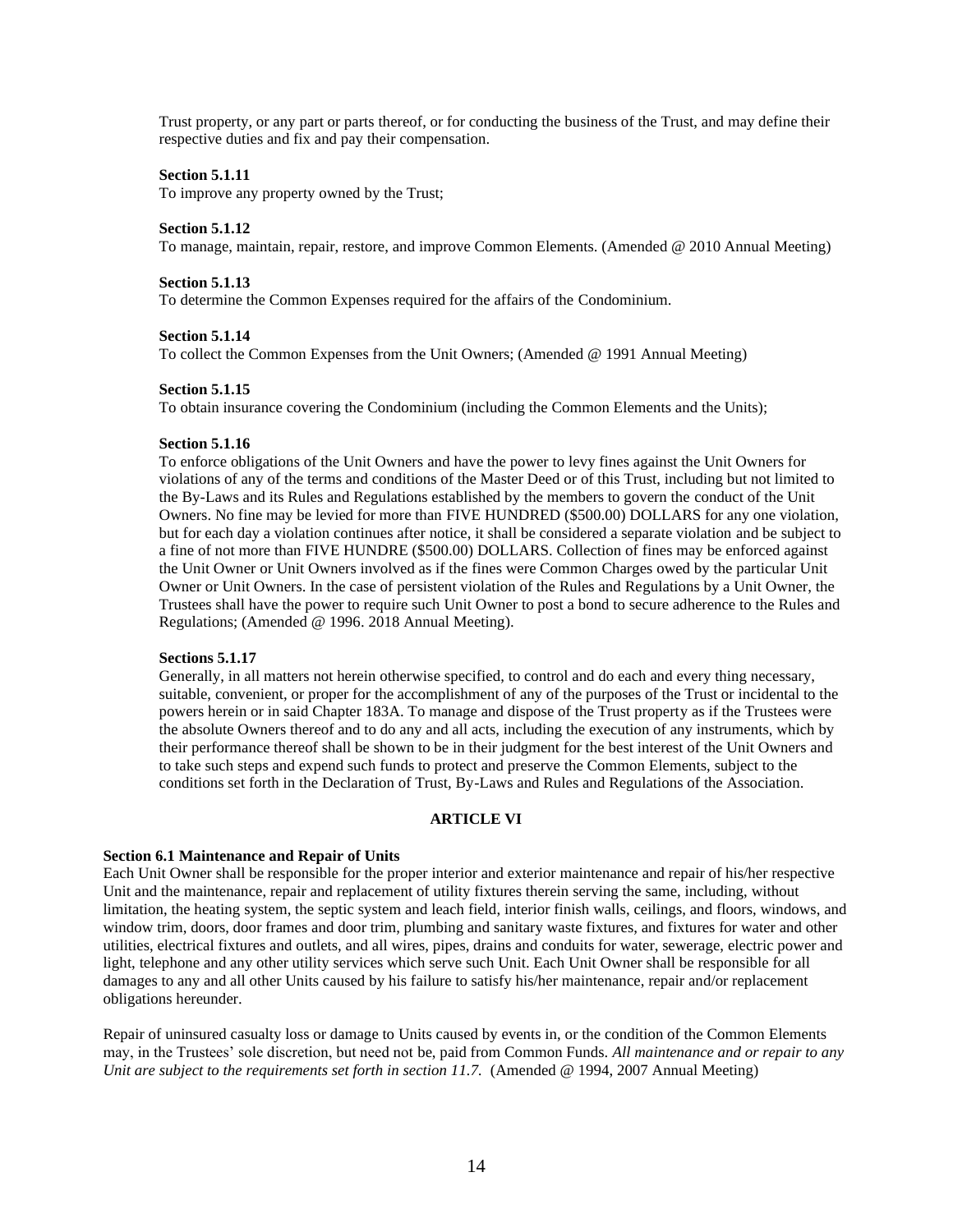**Section 6.1.1 Grounds Maintenance:** HALP is responsible for most grass cutting, leaf cleanup and care of shrubs and trees. Homeowners are responsible for maintaining 15 feet around their house or halfway to the next structure, if the distance is less than 15 feet. In the instance where the homeowner has made improvements to the common land including a parking area, improvements are at the risk of the homeowner. Although this entire area is the responsibility of the homeowner, it is still common land within the jurisdiction of HALP. (added @ 2009 Annual meeting)

**Section 6.1.2. HALP's Responsibility for Water Lines:** HALP is responsible for maintaining the water lines to each unit's footprint, except in cases where a unit owner, past or present, failed to comply with section 11.6.3 (Amended @ 2011, 2012 Annual Meeting)

**Section 6.1.3 Work on common property:** Any work on the common property (for example excavation, digging, etc.) must be approved in advance by the Executive Committee, and a certificate of insurance must be supplied to the Executive Committee by the contractor. (Added @ 2016 annual meeting)

#### **Section 6.2 Maintenance Repair and Replacement of Common Elements; Assessment of Common Expenses**

The Trustees shall be responsible for the proper maintenance, repair and replacement of the Common Elements which may be done through a Managing Agent, as hereinafter provided. The expenses of such maintenance, repair and replacement shall be assessed to the Unit Owners as Common Expenses at such times and in such amounts as provided in Section 3.7.2 and 3.7.3; provided, however, that if such maintenance, repair and/or replacement is caused by the negligence or misuse of a Unit Owner, such expense may be assessed to said Unit Owner by the Trustees and the Unit Owner shall be personally liable therefore.

## **Section 6.3 Common Funds; Expenses and Profits**

The Unit Owners shall be liable for Common Expenses and, subject to the Trustees' judgment as to reserve and contingent liability funds stated below, shall be entitled to Surplus Accumulations (common profits), if any, of the Condominium in proportion to their respective Beneficial Interests. The Trustees may from time to time distribute Surplus Accumulations, if any, among the Unit Owners in such proportions. The Trustees may, to the extent they deem advisable, set aside Common Funds for reserve or contingent liabilities, and may use the funds so set aside for reduction of indebtedness or other lawful capital purpose, for repair, rebuilding or restoration of the Trust property or for improvements thereto, and the funds so set aside shall not be deemed to be common profits available for distribution.

# **Section 6.4 Application of Common Funds**

The Trustees shall expend Common Funds only for the purposes permitted by this Trust and by Chapter 183A.

#### **Section 6.5 Rebuilding and Restoration, Improvements**

Rebuilding and Restoration, Improvements shall be only as provided in Article III, Section 3.8.4, Section 3.8.5 and Section 3.8.6.

## **ARTICLE VII Arbitration**

#### **Section 7.1 Arbitration of Disputed Trustee Action**

Notwithstanding anything in Article III, Section 3.8.5 and Article III, Section 3.8.6. In the event that any Unit Owner(s), by written notice to the Trustees shall dissent from any determination of the Trustees with respect to the value of the Condominium or any other determination or action of the Trustees under Article III, Section 3.8.5 and Section 3.8.6 and such dispute shall not be resolved within THIRTY (30) DAYS after such notice, then either the Trustees or the dissenting Unit Owner(s) shall submit the matter to arbitration. For that purpose, ONE (1) ARBITRATOR shall be designated by the Trustees, one by the dissenting Unit Owner(s) and a third by the TWO (2) ARBITRATORS so designated. Such arbitration shall be conducted in accordance with the rules and procedures of the American Arbitration Association and shall be binding upon all parties. The Trustees decision that work constitutes a repair, rebuilding or restoration other than an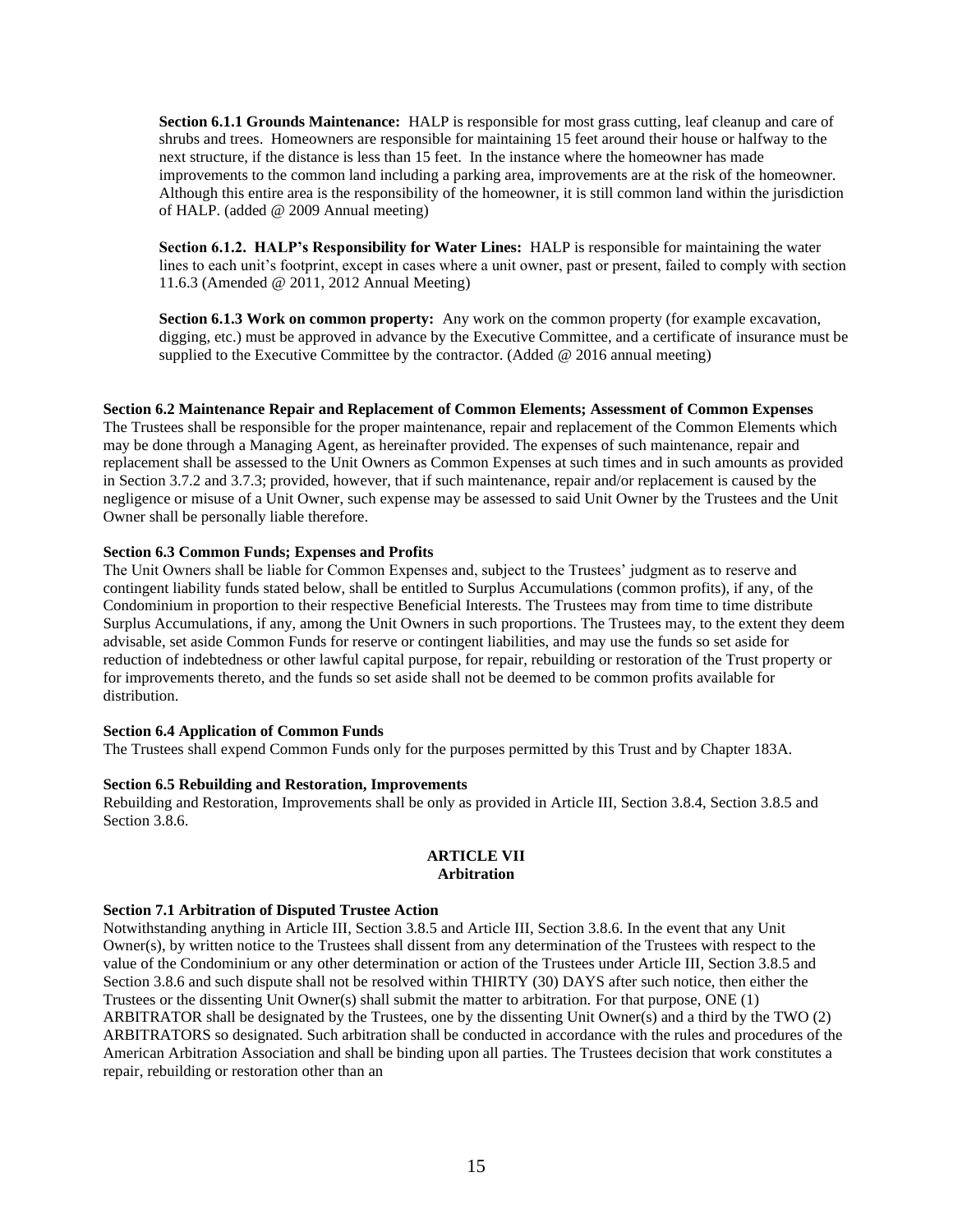Improvement shall be conclusive unless shown to have been made in bad faith. The Trustees shall in no event be obliged to proceed with any repair, rebuilding or restoration, or any improvement, unless and until they have received funds in an amount equal to the Trustees estimate of all costs thereof.

# **ARTICLE VIII Managing Agent**

# **Section 8.1 Managing Agent**

The Trustees may, at their discretion, appoint a Manager or Managing Agent to administer the management and operation of the Condominium, including the incurring of expenses, and making of disbursements and the keeping of accounts, as the Trustees shall from time to time determine. The Trustees or such Manager or Managing Agent may appoint, employ and remove such additional agents, attorneys, accountants or employees as the Trustees shall determine.

# **Section 8.1.1**

The contract with property management company will be made available at the request of a homeowner or prospective buyer. (Added @ 2017 Annual Meeting)

#### **Section 8.1.2**

Every two years, the Executive Committee shall review the contract of the current property management company, evaluate the management company's performance of its contractual obligations, and report those findings to the members. (Added @2017 Annual Meeting)

# **ARTICLE IX Insurance**

#### **Section 9.1 Basic Insurance**

The Trustees shall obtain and maintain, to the extent available at reasonable cost, master policies of insurance of the following kinds, insuring the interests of the Trust, and Trustees, all Unit Owners and their mortgagees as their interests may appear with the loss proceeds payable to the Trustees hereunder as Insurance Trustees for all of the Unit Owners collectively and their respective mortgagees as their interests may appear:

- A. Casualty or physical damage insurance on the buildings and all other insurable improvements forming part of the Common Elements of the Condominium, now existing or as they may from time to time be increased by amendment to the Master Deed, together with the service machinery, apparatus, equipment and installations located in the Condominium and existing for the provision of central services or for the common use, in an amount not less than ONE HUNDRED (100%) PERCENT of their full replacement value (exclusive of foundations) as determined by the Trustees in their judgment, who shall review such value at least as often as annually, against;
	- 1. Such hazards and risks as the Trustees from time to time in their discretion shall determine to be appropriate, including but not limited to loss or damage by fire and other hazards covered by the standard endorsement vandalism, malicious mischief, windstorm and water damage and federal flood hazards so-called.
- B. All policies of casualty or physical damage insurance shall provide (to extent Such clauses are so obtainable):
	- 1. That such policies may not be cancelled or substantially modified without at least TEN (10) DAYS' prior written notice to all of the insured's, including each Unit mortgagee;
	- 2. That the coverage thereof shall not be terminated for nonpayment of premiums without THIRTY (30) DAYS' notice to all of the insured's including each Unit mortgagee. Certificates of such insurance and all renewals thereof, together with proof of payment of premiums, shall be delivered by the Trustees to Unit Owners and their mortgagees upon written request at least TEN (10) DAYS prior to the expiration of the then current policies.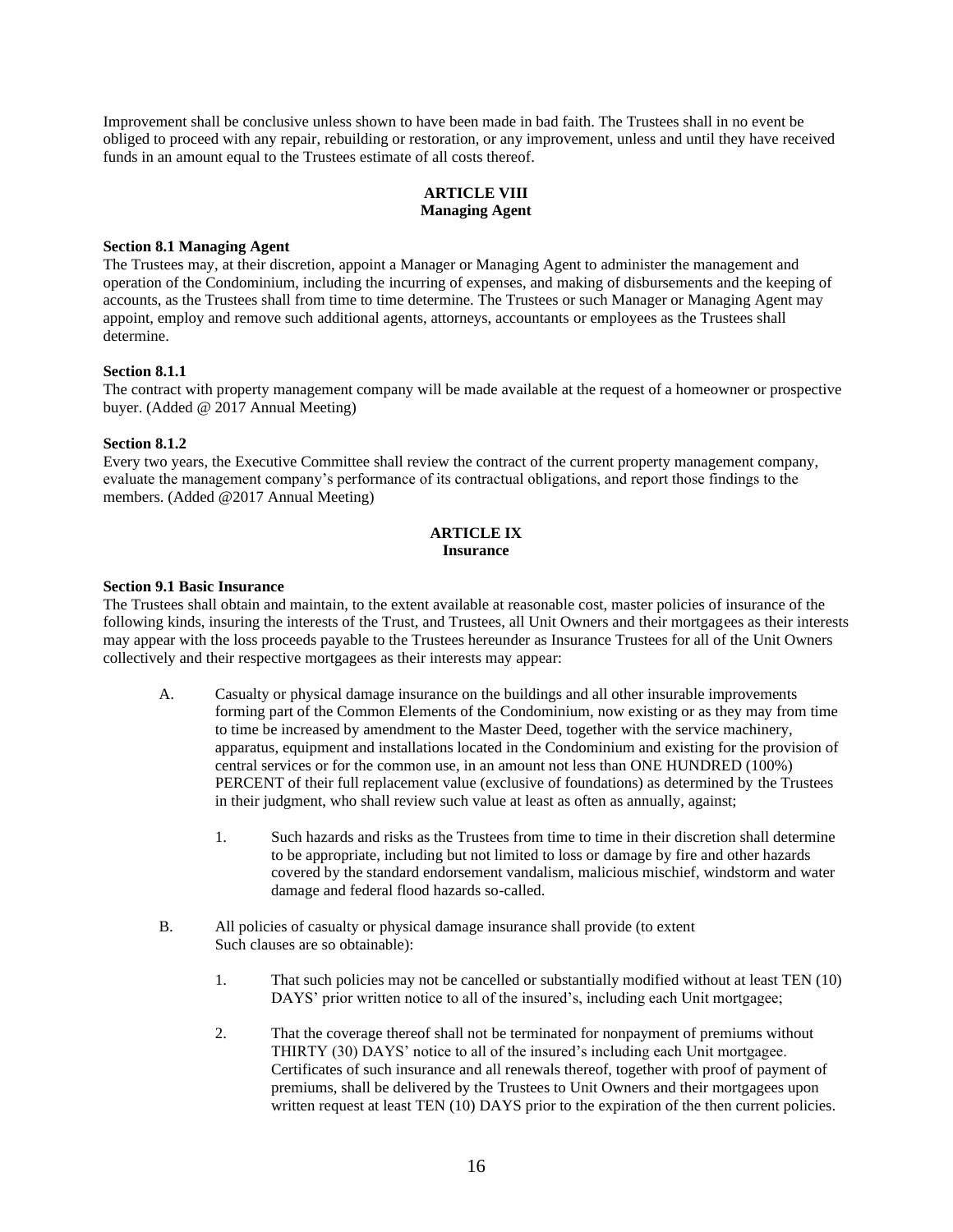- C. Comprehensive public liability insurance in such amounts and forms as shall be Determined by the Trustees, covering the Trust, the Trustees, the Unit Owners and any Manager or Managing Agent of the Condominium, with limits of not less than a single limit of ONE MILLION (\$1,000,000.00) DOLLARS for claims for bodily injury or property damage arising out of ONE (1) OCCURRENCE, a limit of FIFTY THOUSAND (\$50,000.00) DOLLARS for each occurrence for water damage and legal liability endorsement to cover liability of any insured to other insureds. The policy shall provide that the policy may not be cancelled or substantially modified without at least TEN (10) DAYS prior notice to all of the insureds including each Unit mortgagee.
- D. Workman's compensation and employer's liability insurance covering any employees of the Trust. The Trustees may, in their sole discretion, purchase such other insurance as they shall determine.

# **Section 9.2 Payment to Trustees in Case of Loss**

Such master policies shall provide that all casualty loss proceeds thereunder shall be paid to the Trustees as Insurance Trustees under these By-Laws. The duty of the Trustees as such Insurance Trustees shall be to receive such proceeds as are paid and to hold, use and disburse the same for the purposes stated in this Section and Article III, Section 3.8.5. If restoration or repair is not to be made, all insurance loss proceeds shall be held as Common Funds of the Trust and applied for the benefit of Unit Owners in proportion to their Beneficial Interests if the Condominium is totally destroyed, and, in the event of a partial destruction, after payment for such restoration of the Common Elements as the Trustees may determine, to those Unit Owners who have suffered damage in proportion to the damage suffered by them. Such application for the benefit of Unit Owners shall include payment directly to a Unit Owner's mortgagee if the mortgage with respect to such Unit so requires.

## **Section 9.3 Other Provisions**

In addition to the coverage set forth in Section 9.1 of this Article IX, the Trustees shall, in their discretion, see that all polices of physical damage insurance:

- A. Shall contain waivers of subrogation by the insurer as to claims against the Condominium, the Trustees, their employees, Unit Owners and members of the family of any Unit Owner who reside with said Unit Owner, except in cases of arson and fraud;
- B. Shall contain a waiver of defense of invalidity on account of the conduct of any of the Unit Owners over which the Trustees have "no control";
- C. Shall provide that in no event shall the insurance under said policies be brought into contribution with insurance purchased individually by Unit Owners or their mortgagees; and
- D. Shall exclude policies obtained by individual Unit Owners from consideration under any "no other insurance" clause. The Trustees may include a deductible provision, up to ONE MILLION (\$1,000,000.00) DOLLARS in their own discretion and in such greater amounts as the Owners of all Units may authorize in writing, in any of such insurance policies.

## **Section 9.4 Owner's Insurance and Responsibility for Increase in Premiums of Master Policy**

Each Unit Owner must maintain homeowner's insurance on their Unit. Proof of current insurance must be given to the Executive Committee upon request. No such policy shall be written so as to decrease the coverage under any of the policies obtained by the Trustees pursuant to Section 9.1 above. (Amended @ 2010 Annual Meeting)

# **Section 9.5 Insurance a Common Expense**

The cost of the insurance purchased pursuant to Section 9.1 shall be Common Expense assessable and payable as provided in Article III, Section 3.7.4.

## **ARTICLE X Rights and Obligations of Third Parties Dealing with the Trustees**

## **Section 10.1 Reliance of Identity of Trustees**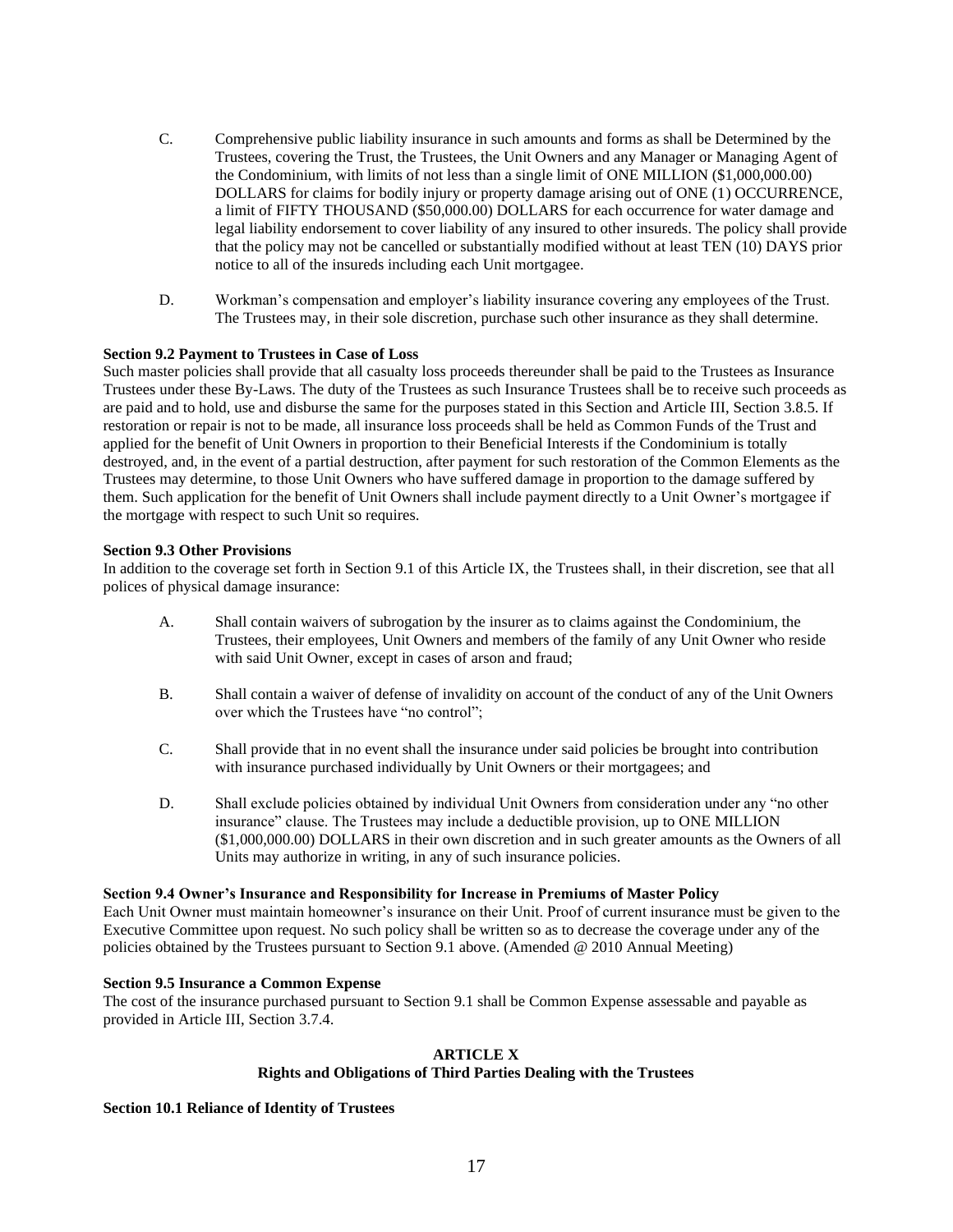No purchaser, mortgagee, lender or other person dealing with the Trustees as they then appear on record in the Registry of Deeds shall be bound to ascertain or inquire further as to the persons who are then Trustees under this Trust, or be affected by any notice, implied or actual, otherwise than by a certificate thereof, and such record of certificates shall be conclusive evidence of the personnel of the Trustees and of any changes therein. The receipts of the Trustees, or any ONE (1) or more of them, for moneys or things paid or delivered to them or him/her shall be effectual discharges therefrom to the persons paying or delivering the same and no person from whom the Trustees, or airy ONE (1) or more of them, shall receive any money, property or other credit shall be required to see to the application thereof. No purchaser, mortgagee, lender or other person dealing with the Trustees or with any real or personal property which then is or formerly was Trust property shall be bound to ascertain or to inquire as to the existence or occurrence of any event or purpose in or for which a sale, mortgage, pledge or charge is herein authorized or directed, or otherwise as to the purpose or regularity of any of the acts of the Trustees, and any instrument of appointment of a new Trustee or resignation or removal of an old Trustee purporting to be executed by the Trustees, Unit Owners or other persons required by this Trust to execute the same, shall be conclusive in favor of any such purchaser or other person dealing with the Trustees of the matters therein recited relating to such discharge, resignation, removal or appointment or the occasion thereof.

## **Section 10.2 Personal Liability Excluded**

No recourse shall at any time be had under or upon any note, bond, contract, order, instrument, certificate, undertaking, obligation, covenant or agreement, whether oral or written, made, issued or executed by the Trustees or by any agent or employee of the Trustees, or by reason of anything done or omitted to be done by or on behalf of them or any of them, against any such agent or employee, or against any Beneficiary, either directly or indirectly, by legal or equitable proceedings, or by virtue of any suit or otherwise, and all persons extending credit shall look only to the Trust property for any debt, damage, judgment or decree, or of any money that may otherwise become due or payable to them from the Trustees, so that neither the Trustees nor the Beneficiaries, present or future, shall be personally liable therefore; provided, however, that nothing herein contained shall be deemed to limit or impair the liability of Unit Owners under the provisions of this Trust or under the provisions of Chapter 183A.

# **Section 10.3 All Obligations Subject to This Trust**

Every note, bond, contract, order, instrument, certificate, undertaking, obligation, covenant or agreement, whether oral or written, made, issued or executed by the Trustees, or by any agent or employee of the Trustees, shall be deemed to have been entered into subject to the terms, condition, provisions of restrictions of this Trust, whether or not express reference shall have been made to this instrument.

# **Section 10.4 Further Matters of Reliance**

This Declaration of Trust and any Amendments of this Trust and any certificate required by the terms of the Trust to be recorded and any other certificates or paper signed by the Trustees or any of them which may be deemed desirable to record shall be recorded with the Hampshire County Registry of Deeds and such record shall be deemed conclusive evidence of the contents and effectiveness thereof according to the tenor thereof; and all persons dealing in any manner whatsoever with the Trustees, the Trust property or any Beneficiary thereunder shall be held to have notice of any alteration or amendment of this Declaration of Trust, or change of Trustee or Trustees, when same shall be recorded with said Registry of Deeds. Any certificate signed by the TWO (2) TRUSTEES in the office of PRESIDENT and FINANCE OFFICER and attested to by the CLERK, setting forth as facts any matters affecting the Trust, including statements as to who are the Beneficiaries, as to what action has been taken by the Beneficiaries and as to matters determining the authority of the Trustees, or any ONE (1) of them to do any act, when duly acknowledged and recorded with the Registry of Deeds shall be conclusive evidence as to the existence of such alleged facts in favor of all third persons, including the Trustees, acting in reliance thereon. (Amended @ 2006 Annual Meeting)

# **Section 10.5 Common Expenses in Event of Unit Mortgage Foreclosure**

Any first mortgagee, in the event of foreclosure of its mortgage, shall take such Unit subject to any claims for unpaid Common Expenses or Common Charges against such Unit to the extent provided by law.

## **Section 10.6 6(d) Certificate**

Notwithstanding any other provisions of this Article VI, any certificate setting forth the amount of unpaid Common Charges assessed against any Unit Owner as provided by Section 6(d) of Chapter 183A shall be conclusive evidence of the facts stated herein if signed by the Trustee/Finance Officer then in office.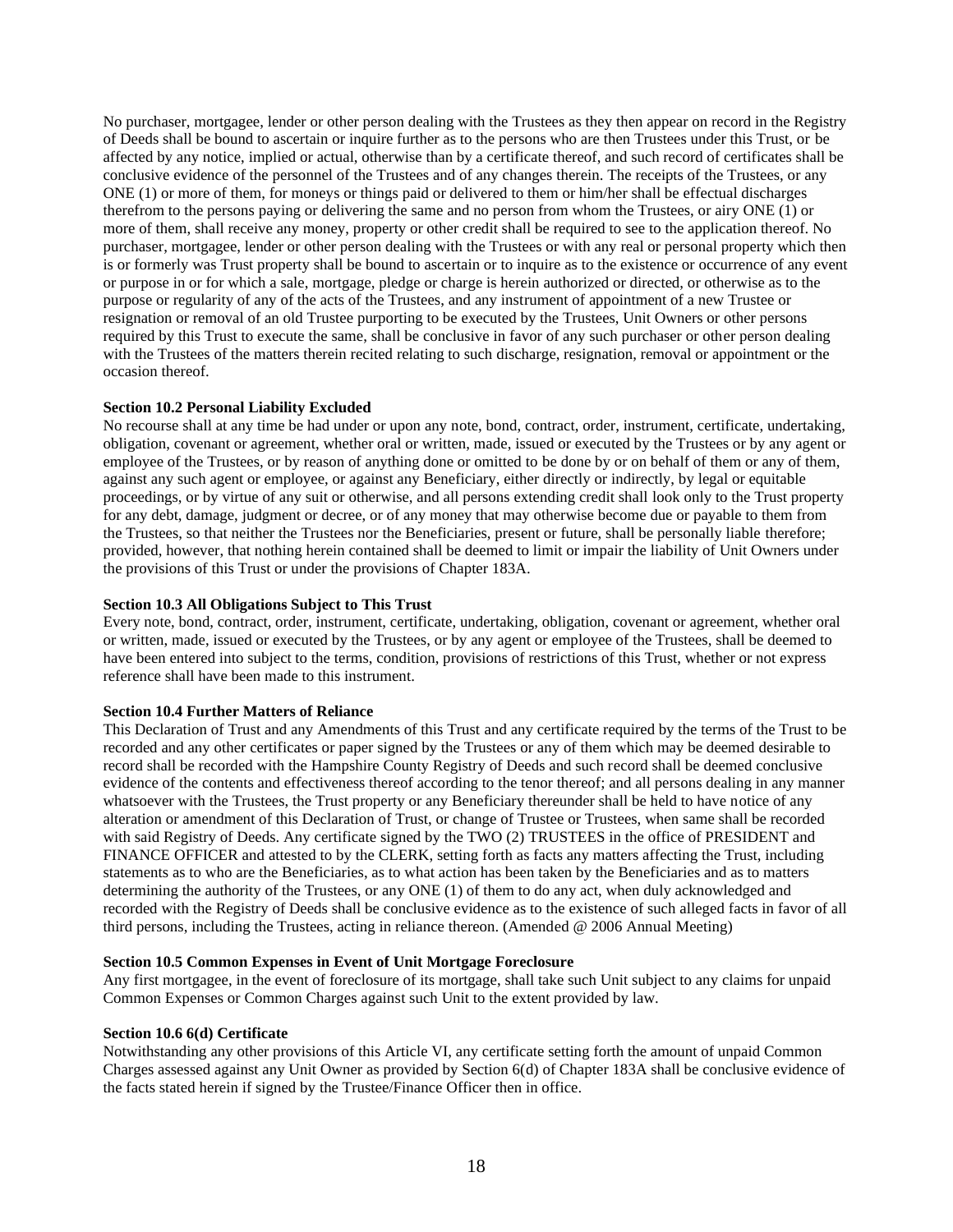# **ARTICLE XI Rules and Procedures**

# **Section 11.1 General**

THE HOMEOWNERS AT LAUREL PARK CONDOMINIUM TRUST is an outgrowth of the Laurel Park Association and the Springfield District Camp Meeting Association. For the purpose of administering the property owned by it, the Trust establishes the following Rules and Regulations for the peace and enjoyment of all who reside in or frequent the premises of the Trust located at Laurel Park in Northampton, Massachusetts.

All members of THE HOMEOWNERS AT LAUREL PARK CONDOMINIUM TRUST should possess a copy of this Declaration of Trust, By-Laws, Property and Courtesy Rules and Orientation guidelines all of which are to be considered one document.

# **Section 11.2 Property Rules**

# **Section 11.2.1 (Deleted @ 1998 Annual Meeting)**

# **Section 11.2.2**

The Executive Committee may from time to time establish a reasonable schedule of fines, not to exceed FIVE HUNDRED (\$500.00) DOLLARS per violation. A Unit Owner shall be notified of the violation of any provision of this document, as well as the amount, if any, of the fine imposed. If the violation is of an ongoing nature, the Executive Committee shall establish a reasonable period of time for the Owner to correct the violation to the satisfaction of the Executive Committee. If the violation involves the use of common land, the Executive Committee may take whatever action is necessary to correct the violation at the Owner's expense. Each day that a violation exists after the correction date established by the Executive Committee may be deemed a separate violation with a daily fine imposed not to exceed \$50 per day. Any fines imposed, or expenses incurred, must be paid to the Trust as any other Trust fees or expenses billed to Unit Owners, and the enforcement of collection of any fine imposed, or expenses incurred, will be subject to the terms of Article III, Section 3.7.4 of the Declaration of Trust. (Amended @ 1996, 1998, 2015 Annual Meetings)

Section 11.2.3 (Deleted @ 2015 Annual Meeting)

# **Section 11.3**

These rules may be enforced by Court Injunction.

## **Section 11.4**

In order to maintain the Cooperative Residential Nature of the LAUREL PARK COMMUNITY, it is the policy of the LAUREL PARK that Units are to be purchased as personal residences of the Owners. In accordance with this policy, the following regulations and definitions will apply to lease by Unit Owners for the purpose of renting.

# **Section 11.5 Tenant**

# **Section 11.5.1**

ALLOWED TO LIVE IN A UNIT IN THE ABSENCE OF THE OWNER IS THE SPOUSE, SIBLING, CHILD OR PARENT OF THE OWNER; OR, THE DOMESTIC PARTNER OF THE OWNER, AS DESIGNATED BY A SIGNED AFFIDAVIT FROM THE OWNER. ANYONE ELSE LIVING IN THE UNIT WHEN THE OWNER IS NOT CONTINUOUSLY RESIDING IN THE UNIT IS CONSIDERED TO BE A TENANT. (Amended @ 1996, 2011 Annual Meeting).

- (1) (Deleted @ 1996 Annual Meeting)
- (2) No Unit shall be rented for more than six months in a single twelve month period. (Amended @ 1993, 1994, 2008, 2011 Annual Meeting)

However, to allow for hardship situations, Unit Owners may, with PRIOR NOTIFICATION to the Executive Committee, rent for twelve consecutive months. This twelve-month rental must be followed by a twelve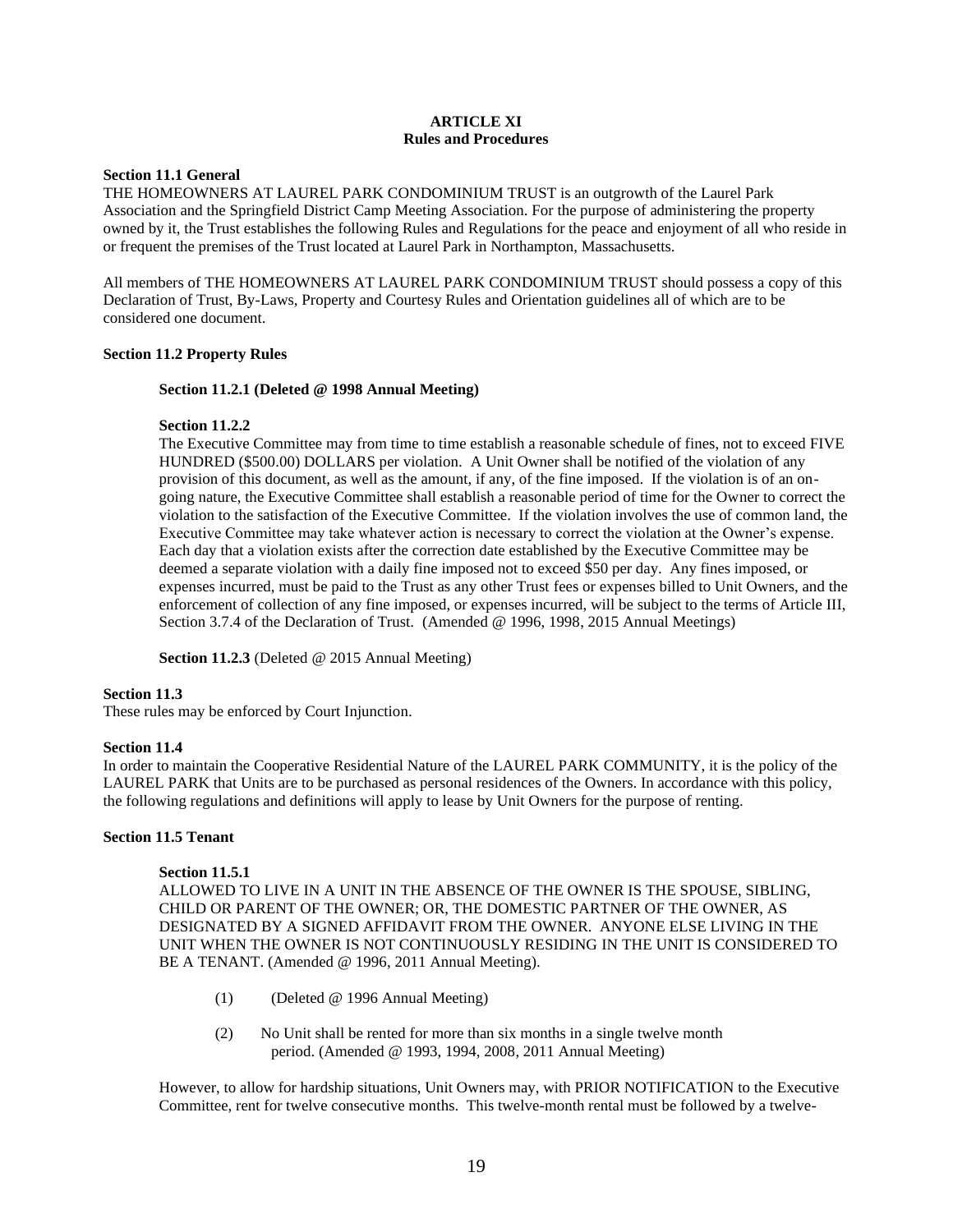month period of not renting the Unit. In succeeding years, rentals of six months in a twelve month period are again allowed. No unit owner may declare a hardship situation and rent for twelve consecutive months more than once in any four-year period. (Amended @ 1993, 1994, 2008 Annual Meetings)

# **Section 11.5.2**

All Tenants must complete the orientation process set forth in Section 11.9. The orientation process must be completed before tenants are permitted to occupy a Unit. If a Tenant occupies a Unit without completing the orientation process, the Trustees may assess a fine upon the Unit Owner of FIVE HUNDRED (\$500.00) DOLLARS. (Amended @ 1992, 1998 Annual Meeting).

#### **Section 11.5.3**

Unit Owners are jointly and severally responsible for their tenants and guests concerning:

- A. All bills rendered by THE HOMEOWNERS AT LAUREL PARK CONDOMINIUM TRUST; and
- B. Observance of all Park Rules and Regulations.

## **Section 11.6 Occupancy of Units**

Contingent upon compliance with the following conditions the Trustees shall allow year-round use of all Units presently used only during the summer season. The Trustees shall be authorized to grant all necessary easements or licenses to allow connections to the underground water system or connections to the Northampton water system.

**Section 11.6.1** (DELETED @ 2020 Annual Meeting)

Section 11.6.2 (DELETED @ 2020 Annual Meeting)

## **Section 11.6.3**

The Trustees shall be authorized to grant all necessary easements or licenses to allow connection to the Park's year-round water system or to the City water system. The Unit Owner shall pay all expenses of connecting to these water systems. The connection shall be made in such a way as to prevent freezing of water lines located between the Unit and either water system. (Amended @ 1998 Annual Meeting)

#### **Section 11.6.4**

All sewage disposal systems must be approved by the Board of Health of the City of Northampton. The Trustees are hereby authorized to grant all necessary easements or licenses to allow for the installation of a Board of Health approved septic system. (Amended @ 1998 Annual Meeting)

#### **Section 11.6.5**

All space heating equipment, vulcan heating equipment, domestic hot water heating equipment, cooking equipment, laundry equipment, dishwashing equipment and any other heating equipment installed in the Unit, and all chimneys and vents employed in connection with any of this equipment must meet all applicable local, state, and federal building codes and must be inspected and approved for year-round use by the Fire Department of the City of Northampton and the Building Department of the City of Northampton. (Amended @ 1992, 1998 Annual Meeting)

#### **Section 11.6.6**

The Unit's structure, electrical systems and plumbing systems must be inspected and approved by the Building Department of the City of Northampton, and the Unit must be given a permanent Certificate of Occupancy by the Building Department. (Amended @ 1998 Annual Meeting)

**Section 11.6.7 (Deleted @ 1998 Annual Meeting)** 

**Section 11.6.8 (Deleted @ 1998 Annual Meeting)** 

**Section 11.6.9 (Deleted @ 1998 Annual Meeting)**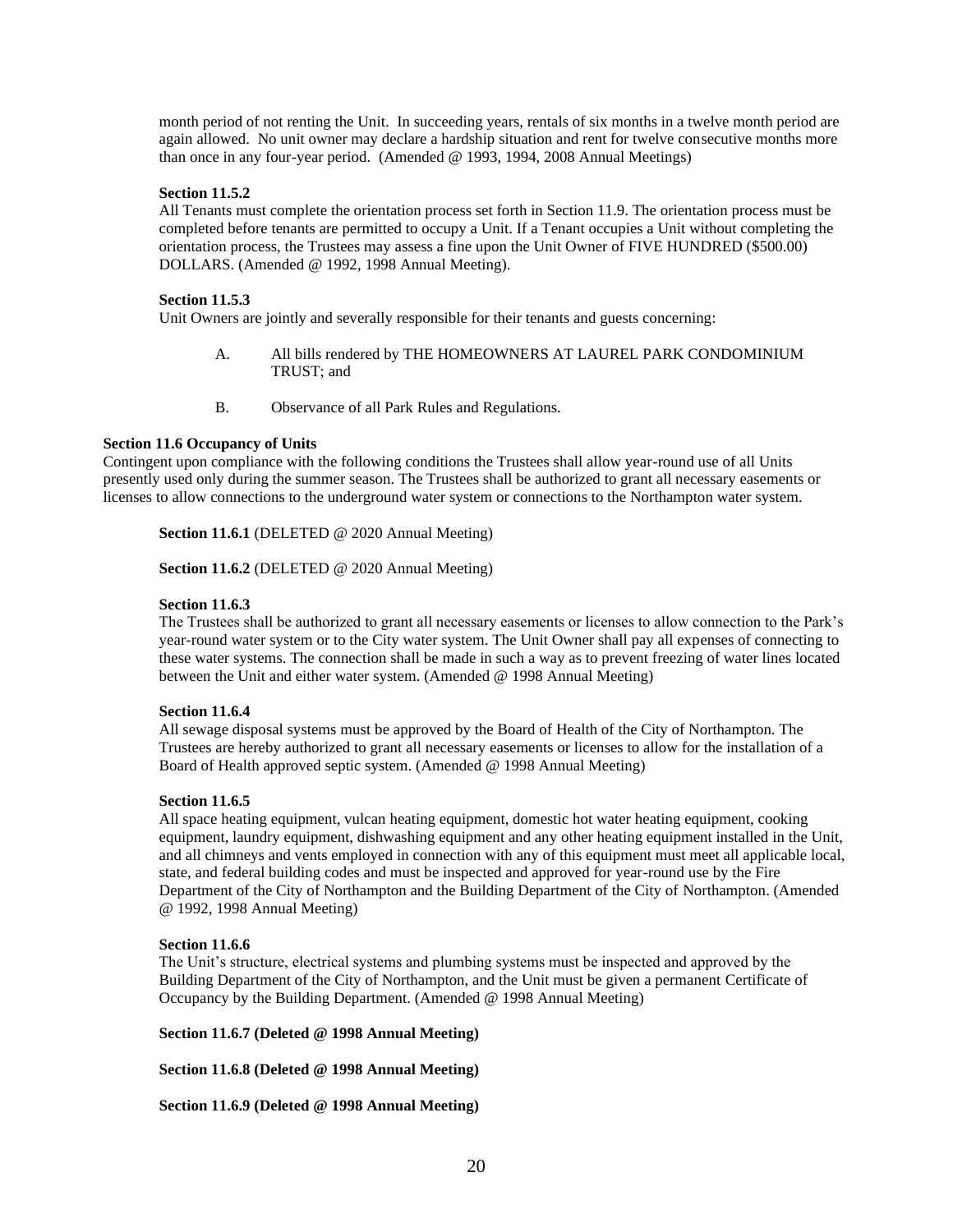#### **Section 11.6.10 (Deleted @ 1998 Annual Meeting)**

#### **Section 11.6.11**

All Units shall be equipped with smoke detectors as required by the laws and building codes of the Commonwealth of Massachusetts and the City of Northampton. The installation of these detectors shall be inspected and approved by the Fire Department of the City of Northampton and the Building Department of the City of Northampton. (Added @ 1998 Annual Meeting)

# **Section 11.6.12**

Fire-resistant material shall be used for roofing; the use of wooden shingles for roofing is prohibited. Roofing shall be inspected and approved by the Building Department of the City of Northampton. (Added @ 1998 Annual Meeting)

# **Section 11.7 Alteration, Extension or Repair of Units**:

The erection or extension to any Unit, building or structure shall be subject to the prior approval of the Executive Committee. Furthermore, any major alteration, or major repair, to any Unit, building or structure shall be subject to the prior approval of the Executive Committee." Major" shall be defined as any project that includes storage of material on HALP land and/or that affects the structural integrity and/or that necessitates a dumpster and/or that requires a building permit. Any and all dumpsters require prior approval of the Executive Committee. All approvals will expire if construction is not started within one year. Existing approvals will expire one year from the date of the adoption of this amendment. (adopted 10-16-2010)

A written statement describing the proposed erection, alteration, extension or repair, including a sketch or drawing to scale of the proposed work to be done shall be submitted to the Executive Committee. The Executive Committee shall either approve or reject the Unit Owner's proposal within THIRTY-FIVE (35) DAYS of the submission by the Unit Owner. No Unit Owner may extend the ground floor of their Unit beyond the Unit's footprint. No expansion may be allowed above the ground floor, either in height or width, without the notification of all unit owners and the approval of the Executive Committee and input from any affected neighbors. Notification is according to Section 3.2.10 Official Notification. Footprint is defined in the Master Deed. All new construction and all alterations to existing Units shall meet all of the conditions set forth in this Section and in Section 6.1. (Amended @1994, 1996, 1998, 2006, 2007, 2010,2019 Annual Meeting)

## **Section 11.7.1**

The owner shall be responsible for keeping the area around the proposed work site in a safe and clean condition. No construction equipment, materials or debris shall be placed or stored within 15 feet of any adjacent house or no closer than half the distance to an adjacent house if the distance is less than 15 feet. The Unit Owner shall be responsible for the removal of construction waste at least twice a week to a location outside the Park, at the owner's expense, unless an on-site dumpster has been approved by the Executive Committee. (Amended @ 1998, 2006 Annual Meeting)

#### **Section 11.7.2 (Deleted @ 1998 Annual Meeting)**

#### **Section 11.7.3**

Home occupations and home service occupations, as defined by the City of Northampton Zoning Ordinance, may be conducted if they meet the following conditions: they are clearly incidental and secondary to the use of the Unit as a bona fide personal residence by the practitioner; they create no outward manifestations of their presence, such as noise or utility demand, over and above what would be expected of a dwelling Unit; they use no sign or display visible from the outside of the building, nor in any other manner change the appearance of the Unit from that of a dwelling; they employ no person other than the bona fide residents of the dwelling; and they generate no significant client traffic and do not result in the use of HALP parking spaces by clients. Persons conducting a home occupation must notify the Executive Committee in writing and must obtain necessary permits from the City of Northampton. (Reinstated @ 1999 Annual Meeting)

## **Section 11.7.4 (Deleted @ 1998 Annual Meeting)**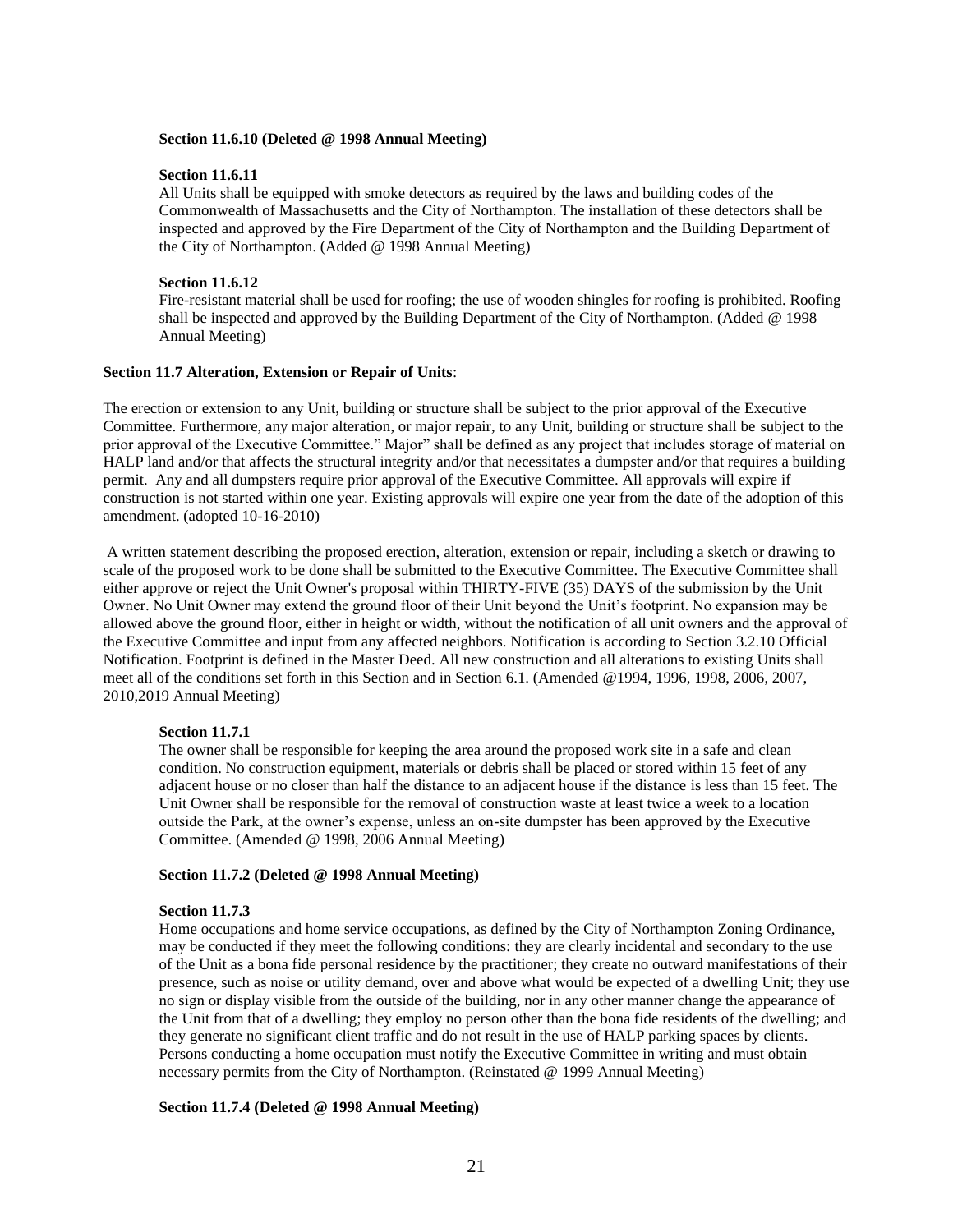#### **Section 11.7.5 (Deleted @ 1998 Annual Meeting)**

#### **Section 11.7.6**

Each Unit shall have the Unit number, in numerals at least two inches high, conspicuously displayed on the outside of the Unit, as required by the ordinances of the City of Northampton. (Amended @ 1992 Annual Meeting)

## **Section 11.7.7**

All new construction and all alterations to existing construction shall meet all of the conditions set forth for the entire Unit in Section 11.6 for the winterization of Units. (Added @ 1998 Annual Meeting)

#### **Section 11.7.8 Improvements by Residents**

Improvements by unit owners to common areas, such as retaining walls or steps down to a parking lot, require approval by the Executive Committee. Construction of such improvements must comply with relevant building codes. Once constructed, improvements become common elements and are open to all unit owners.

By contrast, any exclusive use of common land requires an easement. Easements may be granted, but need not be, at the discretion of the Executive Committee, and cannot be granted for any enclosed living space. The cost of an easement is borne by the requesting unit owner. (Added @ 2018 Annual Meeting)

#### **Section 11.8 Courtesy Rules**

#### **Section 11.8.1**

Only normal household rubbish and garbage is to be placed in the covered receptacles in the location designated. (Amended @ 1991 Annual Meeting)

## **Section 11.8.2 (Deleted @ 1991 Annual Meeting).**

#### **Section 11.8.3**

Furniture, appliances, and construction or renovation materials shall not be placed in or left at the dumpster. (Amended @ 1991, 1998 Annual Meeting)

#### **Section 11.8.4**

In accordance with Northampton City Code, (section 128-9) dogs shall be held and restrained by chains or leashes at all times and in the presence and under the immediate control of their owner or a person capable of controlling the movements of the dog. No dog feces shall be left anywhere on HALP property. Those responsible for dogs shall ensure that the property of HALP and of the other Unit Owners, and the safety of all persons and pets, is respected. (Amended @ 1998, 2008 Annual Meeting)

## **Section 11.8.5**

Excessive barking of dogs day or night will not be permitted. No Unit Owner may make or permit any disturbing noises in his/her Unit or on the common areas which will interfere with the rights, comforts, or other convenience of the other residents.

# **Section 11.8.6**

Activities which create disturbing noises shall not be performed on Sundays *before noon* between the last Sunday in June and the second Sunday in September inclusive, nor after 9:00 P.M. on any night. The use of chain saws on any Sunday requires the permission of the Executive Committee. (Amended @ 1991, 2006, 2007 Annual Meeting)

#### **Section 11.8.6 (A)**

Under common law, homeowners have the right to the quiet enjoyment of their homes. Therefore no work on construction or maintenance projects that create disturbing noises and require a building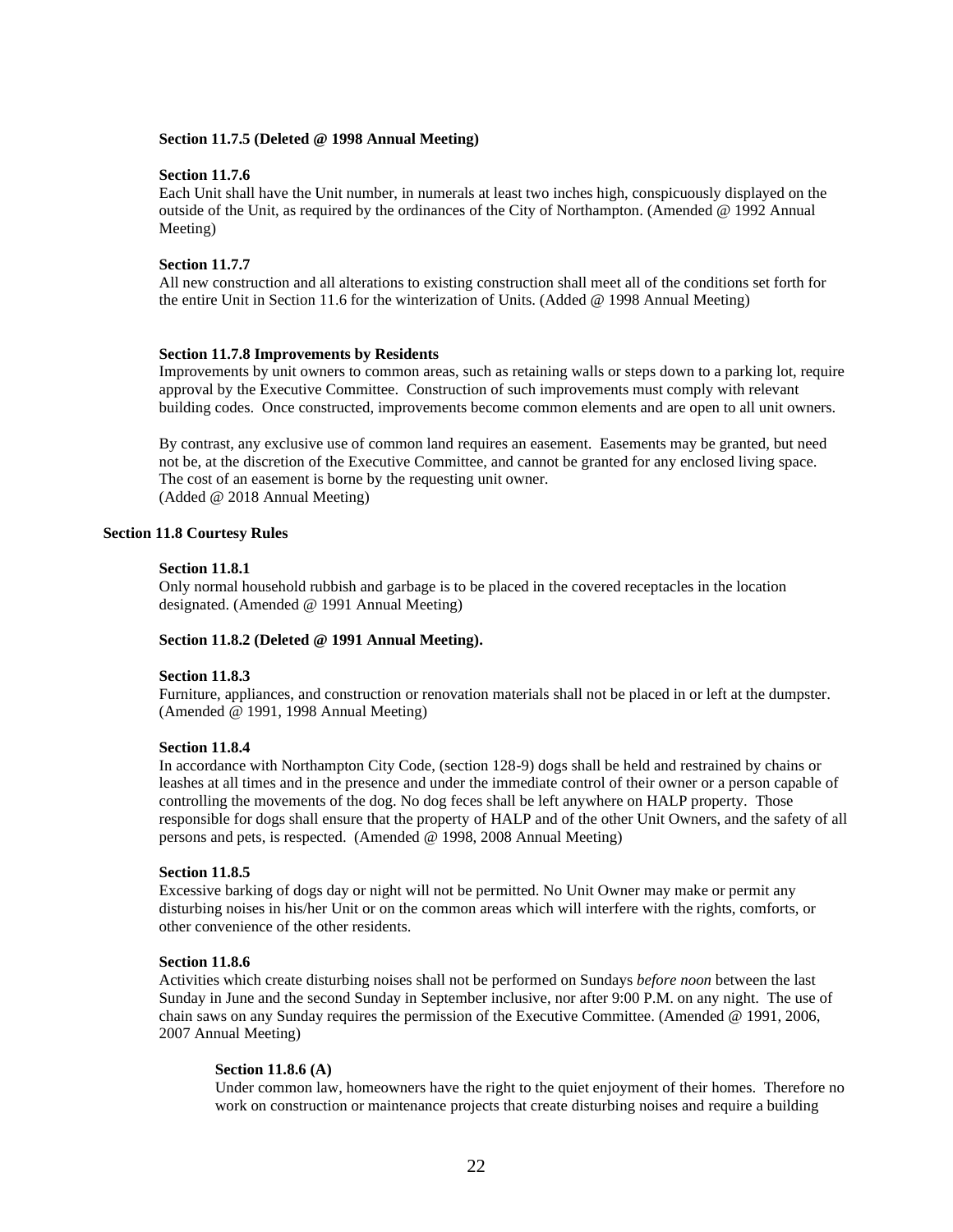permit from the City of Northampton shall be permitted *before 7:30 AM* or after 6 P.M. on any night, nor on any Sunday nor on Thanksgiving, Christmas, New Year's Day. (Added @ 2007 Annual Meeting)

#### **Section 11.8.6 (B)**

A Unit Owner who submits a construction project to the Executive Committee for approval must give a projected date of completion. If the project is not completed by that date, the Unit Owner must apply to the Executive Committee for an extension. The Executive Committee may grant an extension not to exceed three (3) months. If the extension is granted the homeowner must provide the Executive Committee with status reports at its regularly scheduled meetings. The Executive Committee may determine if a project is not being completed in good faith and may impose daily fines for the time the project continues. (Added @ 1991, 2006 Annual Meeting).

# **Section 11.8.7**

Clothes are not to be hung outside on Sunday *before noon* between the last Sunday in June and the second Sunday in September. (Amended 2007 annual meeting)

#### **Section 11.8.8**

No person shall solicit, peddle, or sell goods of any sort on Trust property except with the written permission of the Executive Committee.

#### **Section 11.8.9**

Motor vehicles must be driven with care, caution, and at a reasonable speed as posted within the Park. Motor vehicles must be parked with due regard for the safety and convenience of others and so parked that emergency vehicles, such as fire trucks, snowplows, ambulances, etc., can pass. No non-moving, nonoperative motorized vehicles shall be allowed to park on Park premises. Vehicles must be able to move in case of an emergency. Certain roads are marked ONE WAY for the benefit of all. All road signs must be obeyed. (Amended 2016 annual meeting)

#### **Section 11.8.10**

There will be parking facilities in the Park only for cars, small trucks and motorcycles. Parking for all other vehicles (trailers and RVs under 23 feet) shall be limited to spaces in an area or areas designated by the Executive Committee and may be rented for \$50 a year from January 1 to December 31. Current renters will be asked to renew the rental by the Annual Meeting date for the following year. If they choose not to renew the rental, they must vacate the space by December 31. RV's may park near the unit of their owner while (1) the RV is actively being loaded or unloaded, (2) for a 72- hour period to load immediately before or immediately after a trip.

There will be no parking of boats. No unregistered vehicle is allowed in the Park. If a vehicle appears to be unregistered, the Unit Owner will be given a notification in writing of a time limit to update the registration and provide proof to the Executive Committee. If the time elapses without the necessary registration, the Executive Committee has the right to tow a vehicle at the expense of the Unit Owner.

Vehicles in parking lots must be moved within 24 hours of the end of a snowstorm to allow for thorough plowing of the lot. The Executive Committee has the right to tow a vehicle that has not been moved within 24 hours. The cost of towing will be paid by the Unit Owner. (Amended @ 1991, 2000, 2011, 2015,2019, 2021 Annual Meeting)

#### **Section 11.8.11**

The use and display of fireworks is prohibited. Open fires of any kind, including incinerators, are prohibited on any part of the Park premises except at such times and places as may be designated by the Property Officer.

#### **Section 11.8.12**

The Executive Committee shall grant permission to the Homeowners to conduct public entertainment and picnics. The Executive Committee shall establish Rules and Regulations for public events and requests should be made through the Property Officer. (Amended @ 1991, 2006 Annual Meeting)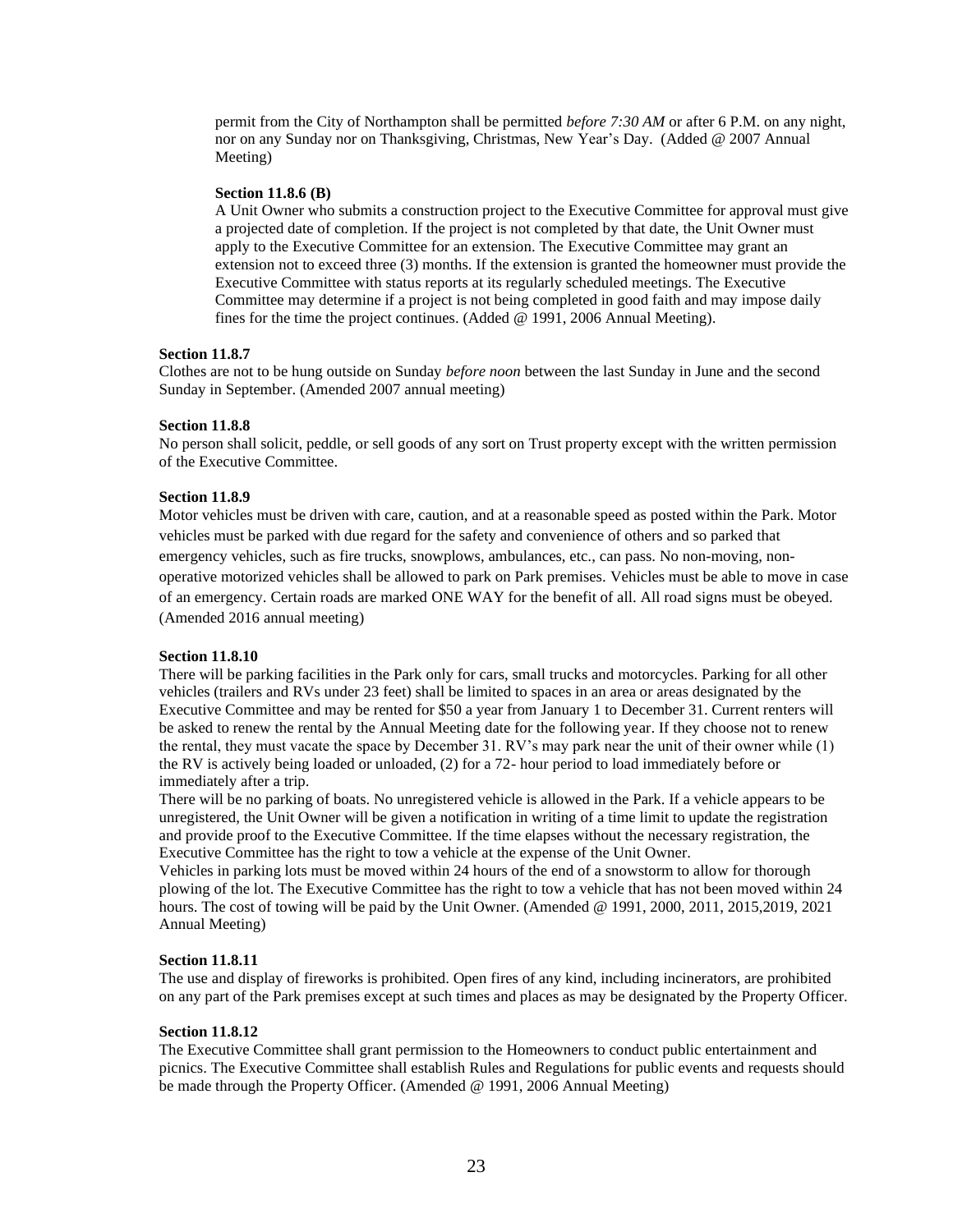# **Section 11.8.13**

The trimming, removal and planting of trees is governed by Laurel Park Tree Policy. Changes to the Tree Policy must be approved by the Executive Committee with input from the property committee at regular meetings. Additionally, changes to the Tree Policy can be made by the Association at a duly called Special Meeting (as provided for in Article III, sections 3.2.4 and 3.2.5). (Amended @ 1998, 2008, 2017 Annual Meetings)

# **Section 11.8.14**

Each Unit Owner to maintain the safety of the Unit, must keep the foundation of the Unit free of dry brush, leaves, and other combustible materials, and must keep the area around the Unit neat and the ground free of trash. The area around the Unit shall be defined as land on any side of the Unit for a distance of fifteen (15) feet, or halfway to the next structure, whichever is smaller. Care of all other areas is the responsibility of the Trust. (Amended @ 1992, 1998, 2010 Annual Meeting)

#### **Section 11.8.15**

The Executive Committee shall have the right and the responsibility to determine when the conditions set forth in Section 11.8.14 are being met, and they may from time to time establish reasonable guidelines for this purpose. In the case of a continuing violation of Section 11.8.14, after the Executive Committee has imposed a fine as set forth in Section 5.1.16, the Executive Committee may correct the violation and assess the charges incurred to the Unit Owner. (Amended @ 1994, 1998 Annual Meeting)

#### **Section 11.8.16**

Tag sales are prohibited except during community tag sales. If a Unit Owner is moving and wishes to hold a moving sale, the Unit Owner is responsible for gaining approval from the Executive Committee and the Unit Owner is responsible for controlling traffic and parking. (Added @ 1999 Annual Meeting, Amended 2014, 2019 Annual Meeting)

#### **Section 11.8.17**

No signage is permitted on common land with the exception of real estate or park sponsored events which are subject to the discretion of the Executive Committee. (Added @ 2020 Annual Meeting)

# **Section 11.9 Orientation Procedures**

#### **Section 11.9.1**

The orientation process exists in order to ensure that prospective Unit Owners are aware of the co-operative nature of the Condominium Ownership. It also exists in order to ensure that all adult residents are fully aware of the Rules and Regulations and of the Owner's obligations to the Condominium. The orientation process must, therefore, be deliberate and well considered. It should protect both the Condominium and the homeowner from future misunderstandings and difficulties. The process to be followed will consist of these steps: (Amended @ 2011 Annual Meeting)

## **Section 11.9.2 First Step for Unit Owners/Sellers. (Deleted 1998 Annual Meeting)**

## **Section 11.9.3 Provision of Documents.**

The Unit Owner who is selling or renting his/her Unit shall obtain copies of the Master Deed and the Declaration of Trust from the Orientation Officer and shall give them to the prospective purchaser or tenant to read and digest. The Unit Owner shall also identify, locate, and permanently mark the Unit's water shutoff and septic cleanout. (Amended @ 1998, 2006, 2010 Annual Meeting)

# **Section 11.9.4 Scheduling of Orientation Meeting.**

Once the prospective purchaser or tenant has read the above documents and has reviewed them with his/her legal counsel, he/she shall contact the Orientation Officer to schedule an orientation meeting. The orientation meeting shall take place before the date of the transfer and/or occupancy of the Unit. (Amended @ 1996, 1998, 2006 Annual Meeting)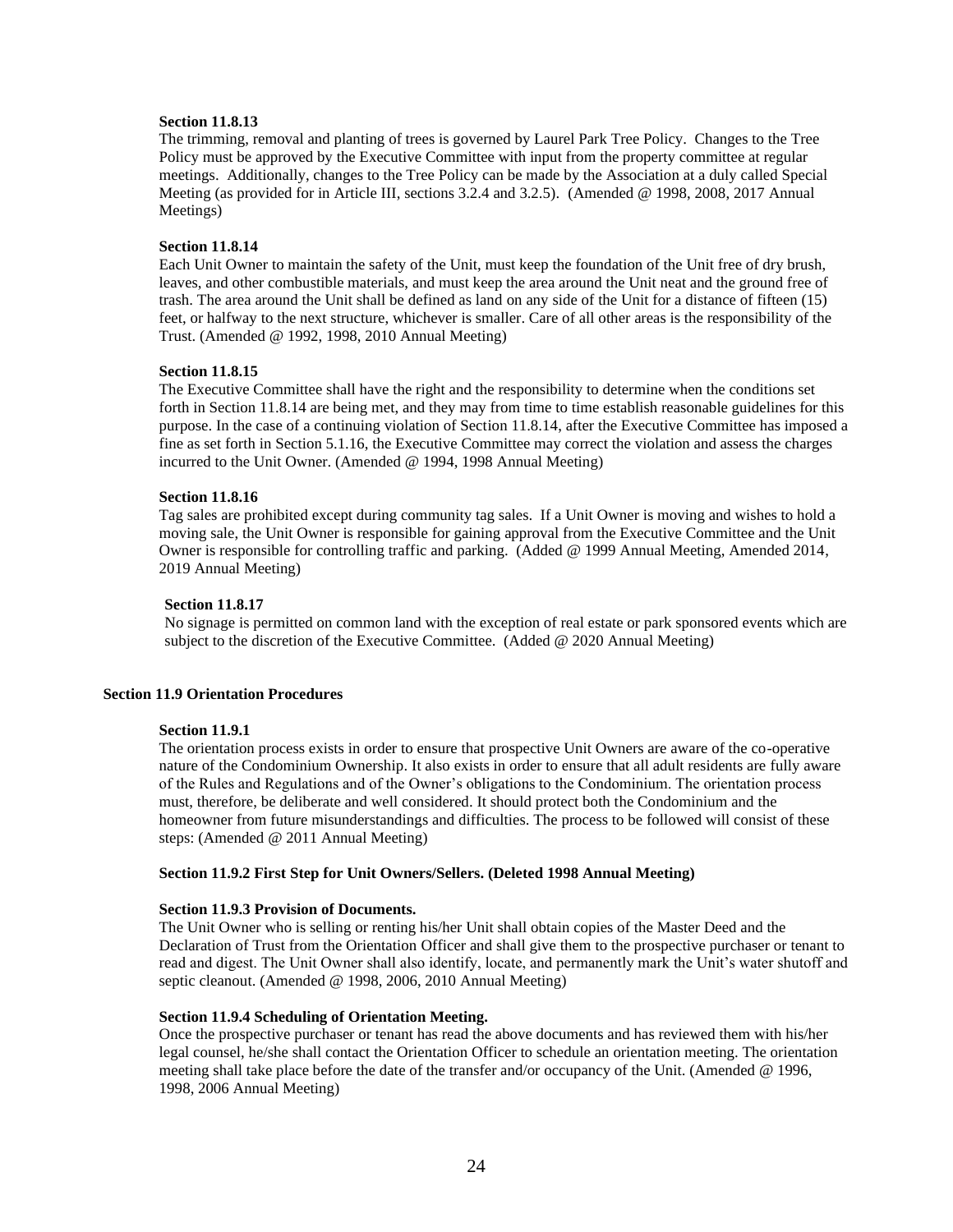# **Section 11.9.5**

The Orientation Committee. The Vice President shall assemble an Orientation Committee to conduct the orientation meeting, which may consist of two members of the Executive Committee and two other Unit Owners, preferably who will be near neighbors of the prospective new Unit Owner or tenant. (Amended @ 1998, 2006, 2008 Annual Meeting)

#### **Section 11.9.6 The Orientation Meeting**.

At the orientation meeting, the Orientation Committee will acquaint the prospective buyer or tenant with the cooperative residential nature of the HALP Condominium Trust. The rules and Procedures, the importance of participation in the Condominium Trust, and the financial responsibilities of Unit Owners will be stressed. Questions concerning the provisions of the Master Deed and the Declaration of Trust shall be discussed so that these documents will be thoroughly understood. The prospective buyer or tenant will be asked to sign a form acknowledging that he/she has received and read these documents and agrees to abide by their provisions. The Vice President shall notify the Clerk and the Finance Officer when the orientation meeting has been completed. (Amended @ 1991, 1996, 1998, 2006, 2011 Annual Meeting)

## **Section 11.9.7 Right to First Refusal (Deleted @ 1991 Annual Meeting)**

#### **Section 11.9.8 Notification to Applicant and Transfer (Deleted @ 1998 Annual Meeting)**

# **Section 11.9.9 Penalties**

Any Unit Owner who sells or rents or permits an adult to occupy a HALP Unit without following these provisions shall be subject to the penalties specified in Sections 2.5.3 and 11.5.2. (Added @1998 Annual Meeting, Amended @ 2011 Annual Meeting)

# **ARTICLE XII Inspection of Books**

#### **Section 12.1 Inspection of Books**

Reports to Unit Owners Books, accounts and records of the Trustees shall be open to inspection to any ONE (1) or more of the Trustees and the Unit Owner at all reasonable times. The Trustees shall, as soon as reasonably possible after the close of each fiscal year, or more often if convenient to them, submit to the Unit Owners a report of the operations of the Trust for such year. If the Trustees so determine, the report shall include financial statements by a certified public accountant which may, but need not be certified, as the Trustees shall determine, and shall be in such summary form and in only such detail, as the Trustees shall deem proper. Any person who has been furnished with such report and shall have failed to object thereto by notice in writing to the Trustees given by registered mail within a period of ONE (1) MONTH of the date of his or her receipt of the report shall be deemed to have assented thereto.

#### **ARTICLE XIII Termination**

## **Section 13.1 Disposition of Trust Property upon Termination**

Upon the termination of this Trust, the Trustees may, subject to and in accordance with the provisions of Chapter 183A, sell and convert into money the whole of the Trust Property, or any part thereof after paying or retiring all known liabilities and obligations of the Trust and providing for indemnity against any other outstanding liabilities and obligations, shall divide the proceeds of such sale among the Unit Owners according to their respective Beneficial Interest. The Trustees shall also distribute in kind, at valuations made by them which shall be conclusive any other property then held by them in Trust, to the Unit Owners according to their respective Beneficial Interests. In making any sale under this section, the Trustees shall have power to sell by public auction or private sale or contract.

# **ARTICLE XIV Federal Home Loan Mortgage Corporation (FHLMC) and Federal National Mortgage Association (FNMA)**

**Section 14.1**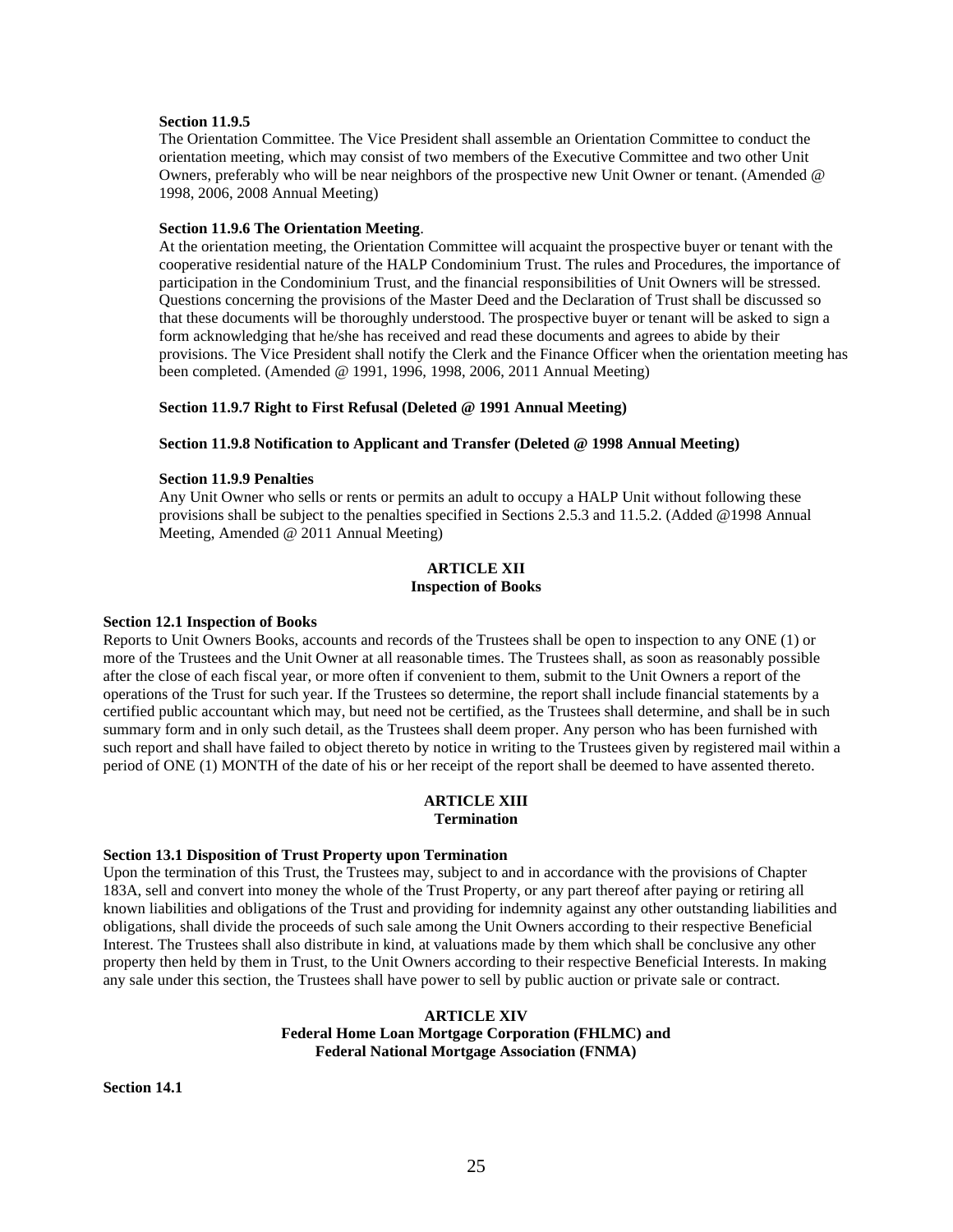Notwithstanding anything to the contrary elsewhere in this DECLARATION OF TRUST contained, the provisions of Section 12 of the Master Deed shall govern and be applicable insofar and for so long as the same are required in order to qualify mortgages of Units in the Condominium for sale to the Federal Home Loan Mortgages Corporation (FHLMC) under laws and regulations applicable thereto; and, if said Section 12 is amended with respect to requirements of the Federal National Mortgage Association (FNMA), then such provisions shall govern and be applicable insofar and for so long as the same are required in order to qualify mortgages of Units in the Condominium for sale to FNMA under laws and regulations applicable thereto. In the event that FHLMC or FNMA takes title to a Unit through a foreclosure sale duly conducted by FHLMC or FNMA, for that transaction, but it shall not be exempt in the case of a nonforeclosure transfer of said Unit after so acquiring title. (Amended @ Annual Meeting 2002)

# **ARTICLE XV Construction and Interpretation**

# **Section 15.1**

Terms In the construction hereof, whether or not so expressed, words used in the singular or in the plural respectively include individuals, firms, associations, companies (joint stock or otherwise), trusts and corporations unless a contrary intention is reasonably required by the subject matter or context. The title headings of different parts hereof are inserted only for convenience of reference and are not to be taken to be any part hereof or to control or affect the meaning, construction, interpretation or effect hereof. All the Trusts, powers and provisions herein contained shall take effect and be construed according to the laws of the Commonwealth of Massachusetts. Unless the context otherwise indicates, words defined in Chapter 183A shall have the same meaning here.

## **Section 15.2 Captions**

The captions herein are inserted only as a matter of convenience and for reference, and in no way define, limit or describe the scope of this Trust, nor the intent of any provisions hereof.

# **Section 15.3 Waiver**

No provision contained herein shall be deemed to have been abrogated or waived by reason of any failure to enforce the same, irrespective of the number of violations or breaches which may occur.

## **Section 15.4 Conflicts**

If any provision of this Trust shall be invalid or shall conflict with Chapter 183A or if any provision of this Trust conflicts with any provision of the Master Deed, then the following rules of construction shall apply:

- A. In the event of a conflict between this Trust and Chapter 183A, the provisions of Chapter 183A shall control.
- B. The invalidity of any provision of the Trust shall not impair or affect the validity or enforceability of the other provisions of this Trust.
- C. In the event of any conflict between the Master Deed, and any provision of this Trust, the Master Deed shall control.

# **Section 15.5**

All documents and instruments required to be recorded hereunder shall be so recorded with the Hampshire County Registry of Deeds within 8 weeks of the Annual Meeting where these by-laws have been accepted and signed by the appropriate members of the Executive Committee.